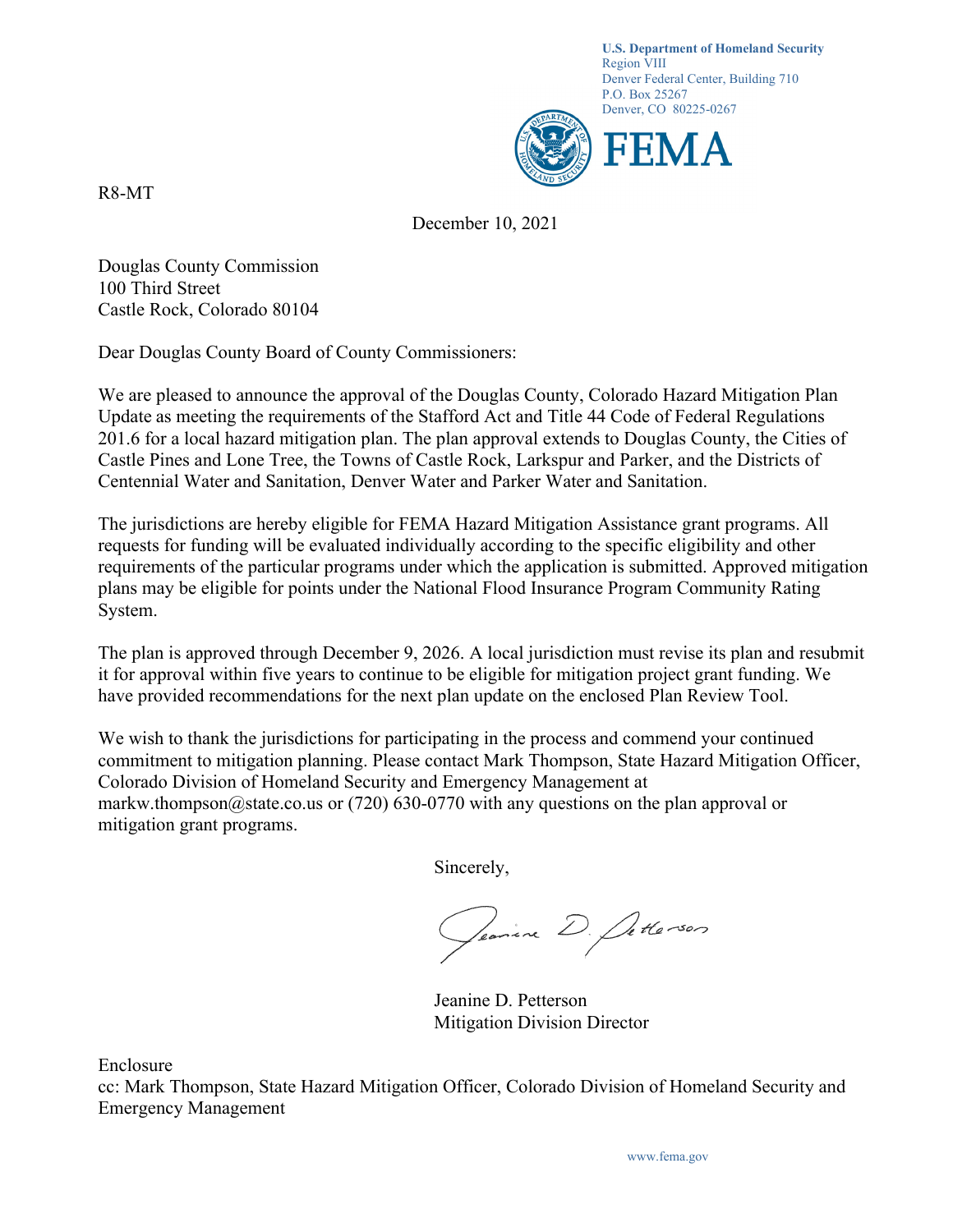## **LOCAL MITIGATION PLAN REVIEW TOOL**

The *Local Mitigation Plan Review Tool* demonstrates how the Local Mitigation Plan meets the regulation in 44 CFR §201.6 and offers States and FEMA Mitigation Planners an opportunity to provide feedback to the community.

- The Regulation Checklist provides a summary of FEMA's evaluation of whether the Plan has addressed all requirements.
- The Plan Assessment identifies the plan's strengths as well as documents areas for future improvement.
- The Multi-jurisdiction Summary Sheet is an optional worksheet that can be used to document how each jurisdiction met the requirements of each Element of the Plan (Planning Process; Hazard Identification and Risk Assessment; Mitigation Strategy; Plan Review, Evaluation, and Implementation; and Plan Adoption).

The FEMA Mitigation Planner must reference this *Local Mitigation Plan Review Guide* when completing the *Local Mitigation Plan Review Tool*.

| Jurisdiction:                                     | <b>Title of Plan:</b>           |                                 | Date of Plan: |  |
|---------------------------------------------------|---------------------------------|---------------------------------|---------------|--|
| Douglas County                                    | Douglas County, Colorado Hazard |                                 | February 2021 |  |
|                                                   | <b>Mitigation Plan Update</b>   |                                 |               |  |
| <b>Local Point of Contact:</b>                    |                                 | <b>Address:</b>                 |               |  |
| Mr. Tim Johnson                                   |                                 | 4000 Justice Way                |               |  |
| Title:                                            |                                 | Castle Rock, CO 80109           |               |  |
| Director                                          |                                 |                                 |               |  |
| <b>Agency:</b> Douglas County Office of Emergency |                                 |                                 |               |  |
| Management                                        |                                 |                                 |               |  |
| <b>Phone Number:</b>                              |                                 | E-Mail: TMJohnson@dcsheriff.net |               |  |
| 303-660-7589                                      |                                 |                                 |               |  |

| <b>State Reviewer:</b>     | Title:                           | Date:      |
|----------------------------|----------------------------------|------------|
| <b>Patricia L. Gavelda</b> | DHSEM Local Hazard Mitigation    | 4/15/2021; |
|                            | <b>Planning Program Manager;</b> | 6/10/2021: |
| Mark W. Thompson           | State Hazard Mitigation Officer  | 6/14/2021  |

| <b>FEMA Reviewer:</b>                   | Title:                         | Date:     |
|-----------------------------------------|--------------------------------|-----------|
| Laura Weinstein, IR                     | <b>CERC Mitigation Planner</b> | 7/16/2021 |
| Logan Sand, QC                          | <b>Community Planner</b>       | 7/21/2021 |
| Date Received in FEMA Region VIII       | 6/14/2021                      |           |
| <b>Plan Not Approved</b>                |                                |           |
| <b>Plan Approvable Pending Adoption</b> | 7/21/2021                      |           |
| <b>Plan Approved</b>                    | 12/10/21                       |           |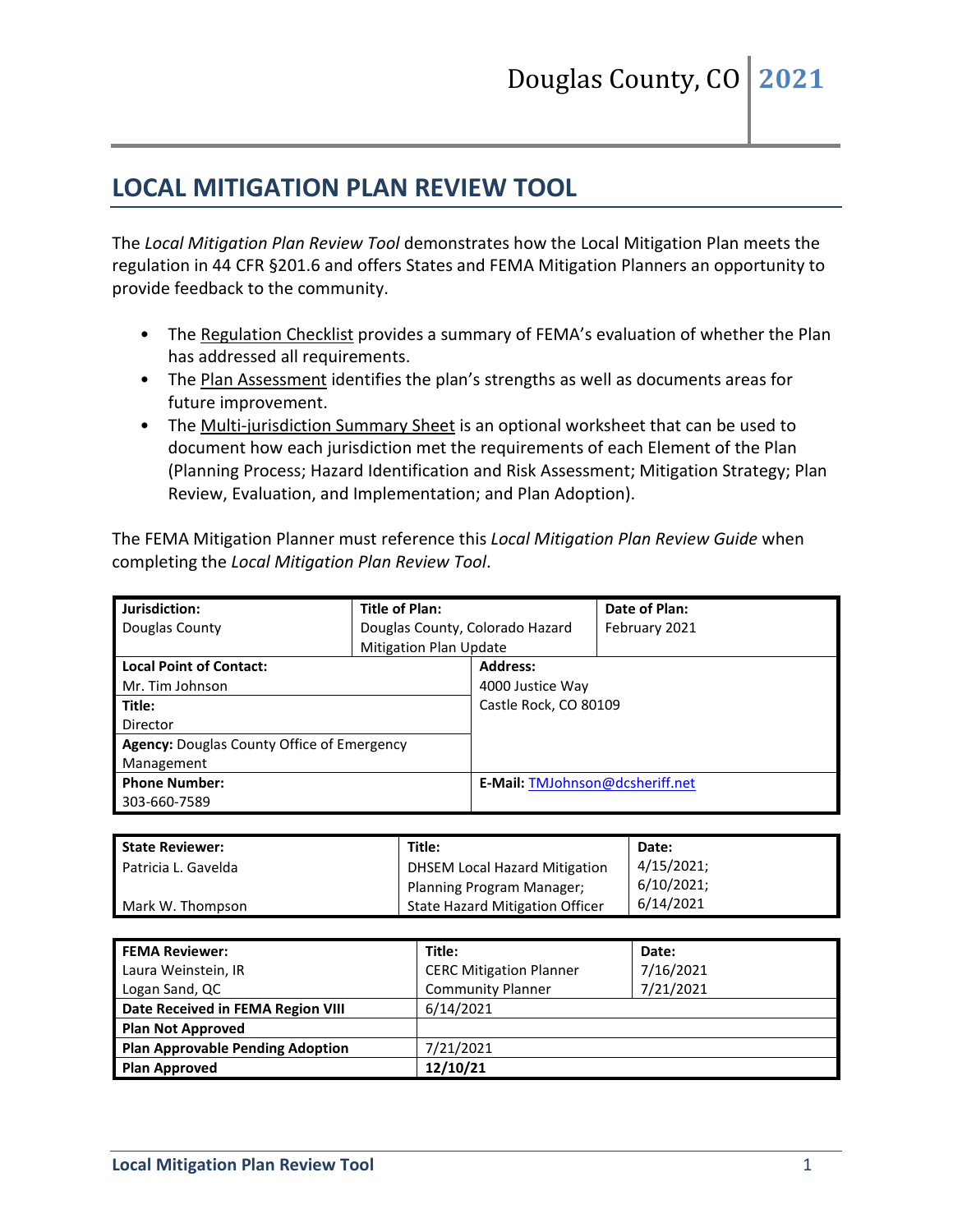### **SECTION 1: MULTI-JURISDICTION SUMMARY SHEET**

|                         | <b>MULTI-JURISDICTION SUMMARY SHEET</b>            |                                    |                                |                                |                                         |                          |                                                            |                               |                                                |
|-------------------------|----------------------------------------------------|------------------------------------|--------------------------------|--------------------------------|-----------------------------------------|--------------------------|------------------------------------------------------------|-------------------------------|------------------------------------------------|
|                         |                                                    |                                    |                                |                                | <b>Requirements Met (Y/N)</b>           |                          |                                                            |                               |                                                |
| #                       | <b>Jurisdiction Name</b>                           | <b>Jurisdiction</b><br><b>Type</b> | <b>Jurisdiction</b><br>Contact | Email                          | А.<br><b>Planning</b><br><b>Process</b> | <b>B.</b><br><b>HIRA</b> | C <sub>1</sub><br><b>Mitigatio</b><br>n<br><b>Strategy</b> | D.<br><b>Update</b><br>Rqtms. | E.<br><b>Adoption</b><br><b>Resolutio</b><br>n |
| 1                       | Douglas County                                     | County                             | Tim Johnson                    | TMJohnson@dcsheriff.net        | Y                                       | Y                        | Y                                                          | Y                             | Y                                              |
| $\overline{2}$          | City of Castle Pines                               | Home Rule<br>Municipality          | Larry Nimmo                    | Larry.Nimmo@castlepinesco.gov  | Y                                       | Y                        | Y                                                          | Y                             | Υ                                              |
| $\overline{\mathbf{3}}$ | <b>Town of Castle Rock</b>                         | Home Rule<br>Municipality          | Norris W. Croom.<br>Ш          | ncroom@crgov.com               | Y                                       | Y                        | Y                                                          | Y                             | Y                                              |
| 4                       | Town of Larkspur                                   | Home Rule<br>Municipality          | Randy Johnson                  | rjohnson@larkspurfire.org      | Y                                       | Y                        | Y                                                          | Y                             | Y                                              |
| 5                       | City of Lone Tree                                  | Home Rule<br>Municipality          | <b>Bill Medina</b>             | Bill.Medina@cityoflonetree.com | Y                                       | Y                        | Y                                                          | Y                             | Y                                              |
| 6                       | Town of Parker                                     | Home Rule<br>Municipality          | Greg Epp                       | gepp@parkeronline.org          | Y                                       | Y                        | Y                                                          | Y                             | Y                                              |
| $\overline{\mathbf{z}}$ | Centennial Water and<br><b>Sanitation District</b> | <b>Special District</b>            | Jeff Case                      | JCase@highlandsranch.org       | Y                                       | Y                        | Y                                                          | Y                             | Y                                              |
| 8                       | Denver Water                                       | <b>Special District</b>            | Becky Franco                   | Rebecca.Franco@denverwater.org | Y                                       | Y                        | Y                                                          | Y                             | Y                                              |
| $\mathbf{9}$            | Parker Water and Sanitation<br><b>District</b>     | <b>Special District</b>            | Angelo Carrieri                | acarrieri@pwsd.org             | Y                                       | Y                        | Y                                                          | Υ                             | Υ                                              |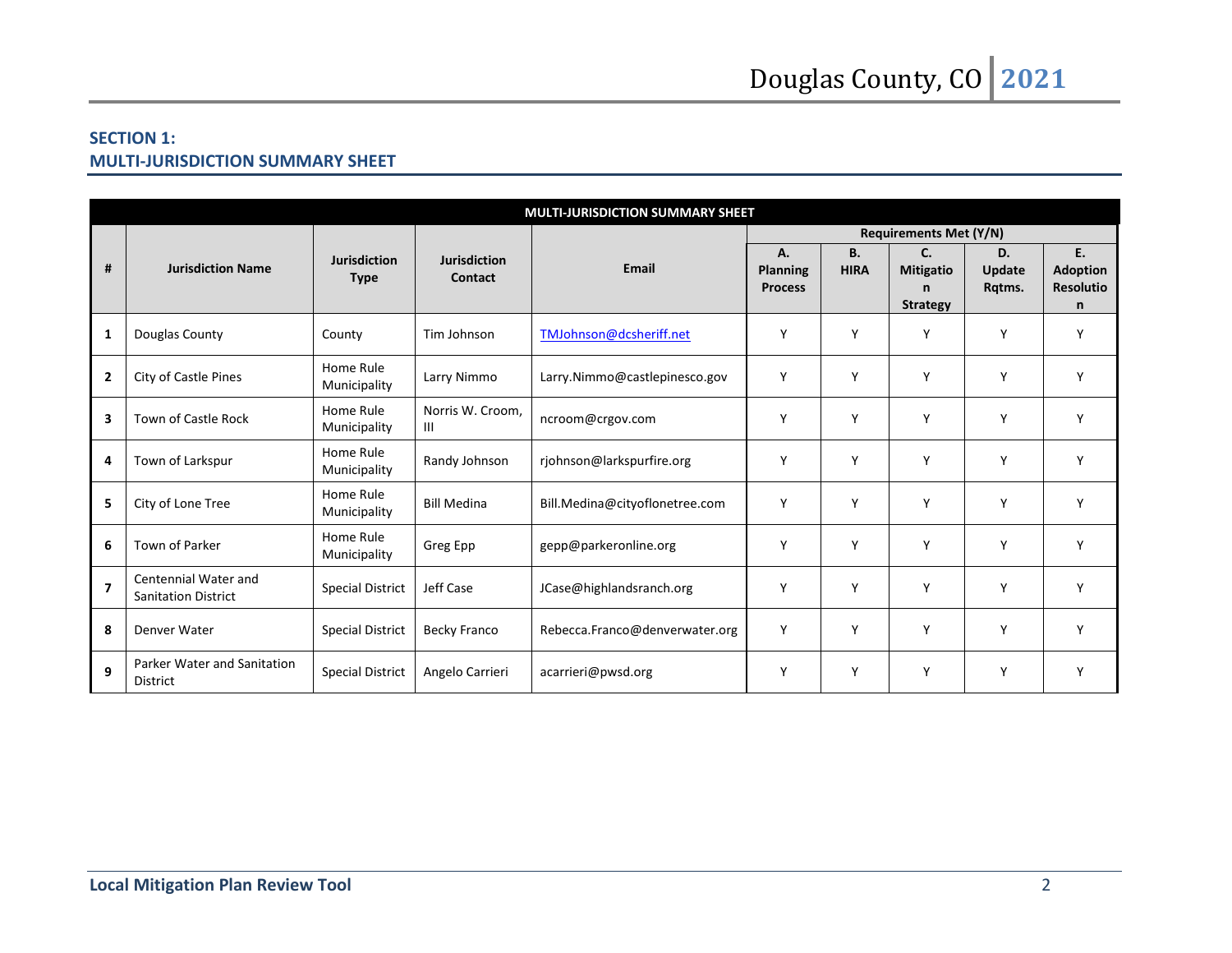#### **SECTION 2: REGULATION CHECKLIST**

| <b>REGULATION CHECKLIST</b>                                                                                                                                                                                                                                                                                     | <b>Location in Plan</b>                                                                                                                                                                                           | (section and/or |                   |  |
|-----------------------------------------------------------------------------------------------------------------------------------------------------------------------------------------------------------------------------------------------------------------------------------------------------------------|-------------------------------------------------------------------------------------------------------------------------------------------------------------------------------------------------------------------|-----------------|-------------------|--|
| Regulation (44 CFR 201.6 Local Mitigation Plans)                                                                                                                                                                                                                                                                | page number)                                                                                                                                                                                                      | Met             | <b>Not</b><br>Met |  |
| <b>ELEMENT A. PLANNING PROCESS</b>                                                                                                                                                                                                                                                                              |                                                                                                                                                                                                                   |                 |                   |  |
| A1. Does the Plan document the planning process, including how it<br>was prepared and who was involved in the process for each<br>jurisdiction? (Requirement §201.6(c)(1))                                                                                                                                      | Section 3.2 $-$<br>Section 3.2.1<br>$\bullet$<br>Section 3.2.2<br>$\bullet$<br>Table 3-2<br>Section $9-$<br><b>Jurisdictional Annexes</b><br>Section 9.X.1<br>$\bullet$<br><b>Appendix B</b><br><b>Appendix C</b> | X               |                   |  |
| A2. Does the Plan document an opportunity for neighboring<br>communities, local and regional agencies involved in hazard<br>mitigation activities, agencies that have the authority to regulate<br>development as well as other interests to be involved in the<br>planning process? (Requirement §201.6(b)(2)) | <b>Section 3.3</b><br><b>Appendix D</b>                                                                                                                                                                           | x               |                   |  |
| A3. Does the Plan document how the public was involved in the<br>planning process during the drafting stage? (Requirement<br>\$201.6(b)(1)]                                                                                                                                                                     | <b>Section 3.3</b><br><b>Appendix D</b>                                                                                                                                                                           | x               |                   |  |
| A4. Does the Plan describe the review and incorporation of<br>existing plans, studies, reports, and technical information?<br>(Requirement §201.6(b)(3))                                                                                                                                                        | <b>Section 3.4</b><br>Section 6<br><b>Section 9 - Jurisdiction</b><br>Annexes<br>$\bullet$ Section 9.x.6<br><b>References</b>                                                                                     | X               |                   |  |
| A5. Is there discussion of how the community (ies) will continue<br>public participation in the plan maintenance process?<br>(Requirement §201.6(c)(4)(iii))                                                                                                                                                    | <b>Section 3.5</b><br><b>Section 7.3</b><br><b>Appendix D</b>                                                                                                                                                     | X               |                   |  |
| A6. Is there a description of the method and schedule for keeping<br>the plan current (monitoring, evaluating and updating the<br>mitigation plan within a 5-year cycle)? (Requirement<br>\$201.6(c)(4)(i))                                                                                                     | <b>Section 7</b><br>Section 7.1.1<br>$\bullet$<br>Section 7.2<br>$\bullet$<br>Section 7.3<br><b>Appendix G</b>                                                                                                    | X               |                   |  |
| <b>ELEMENT A: REQUIRED REVISIONS</b>                                                                                                                                                                                                                                                                            |                                                                                                                                                                                                                   |                 |                   |  |

## **ELEMENT B. HAZARD IDENTIFICATION AND RISK ASSESSMENT**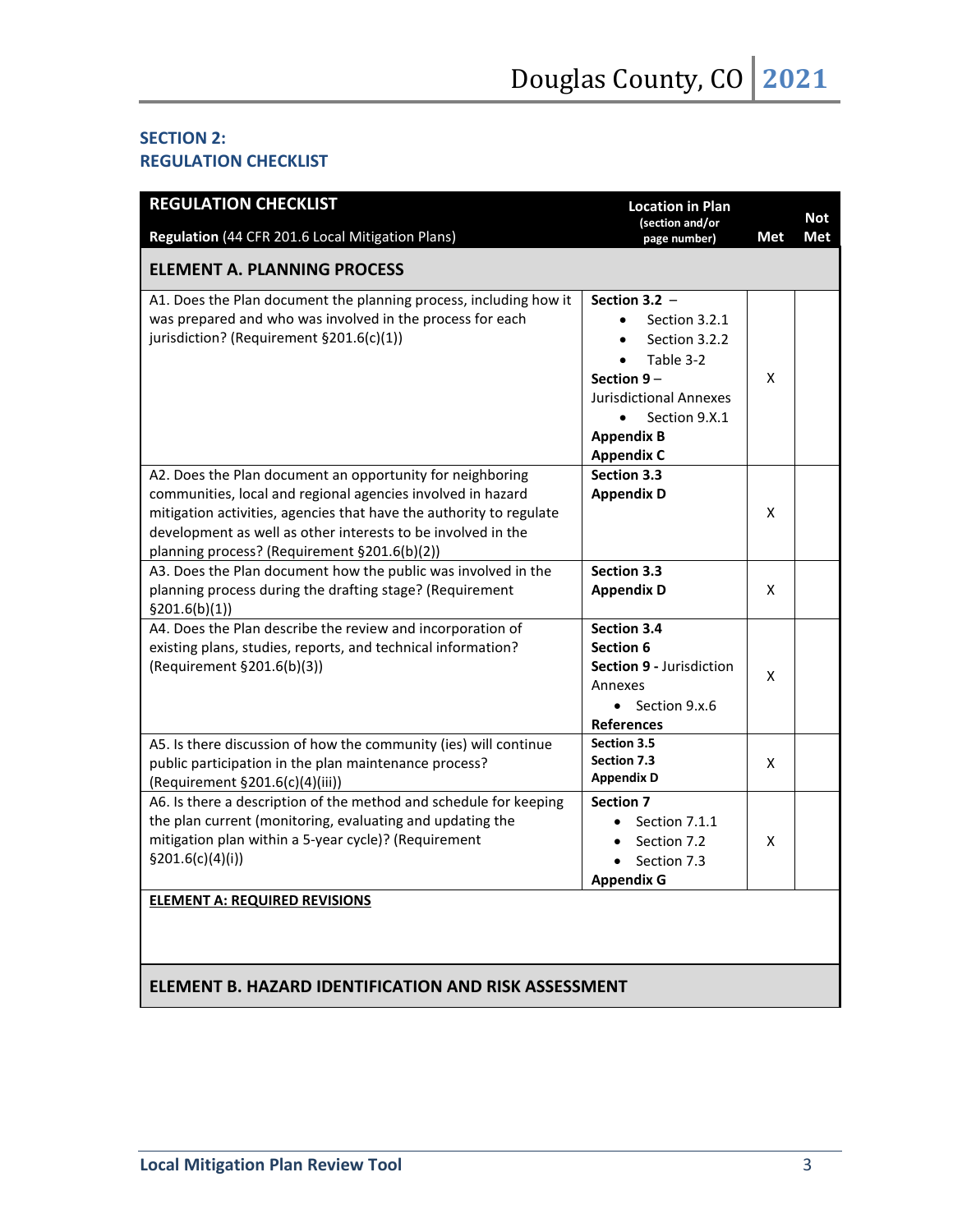| <b>REGULATION CHECKLIST</b><br><b>Location in Plan</b>                                                                                                                                                    |                                                                                                                                                                                                                                                                                                                        |   | <b>Not</b> |
|-----------------------------------------------------------------------------------------------------------------------------------------------------------------------------------------------------------|------------------------------------------------------------------------------------------------------------------------------------------------------------------------------------------------------------------------------------------------------------------------------------------------------------------------|---|------------|
| (section and/or<br>Regulation (44 CFR 201.6 Local Mitigation Plans)<br>page number)                                                                                                                       |                                                                                                                                                                                                                                                                                                                        |   | <b>Met</b> |
| B1. Does the Plan include a description of the type, location, and<br>extent of all natural hazards that can affect each jurisdiction(s)?<br>(Requirement §201.6(c)(2)(i))                                | Section 5.2<br>Section 5.4 - Hazard<br>Profiles<br>$\bullet$ Section 5.4.X.1<br>Section $9-$<br><b>Jurisdictional Annexes</b><br>Section 9.X.7<br>$\bullet$<br>(Sections 9.1-<br>9.6); Section<br>9.X.6 (Sections<br>$9.7 - 9.10$<br><b>Table 1-10</b><br>(Sections 9.1-<br>9.6); Table 1-8<br>(Sections 9.7-<br>9.10) | X |            |
| B2. Does the Plan include information on previous occurrences of<br>hazard events and on the probability of future hazard events for<br>each jurisdiction? (Requirement §201.6(c)(2)(i))                  | Section 5.4 - Hazard<br>Profiles<br>Section 5.4.X-1<br>Section 5.4.X-1<br>Section 9-<br><b>Jurisdictional Annexes</b><br>Section 9.X.7<br>$\bullet$<br>(Sections 9.1-<br>9.6); Section<br>9.X.6 (Sections<br>$9.7 - 9.10$<br><b>Table 1-10</b><br>(Sections 9.1-<br>9.6); Table 1-8<br>(Sections 9.7-<br>9.10)         | X |            |
| B3. Is there a description of each identified hazard's impact on the<br>community as well as an overall summary of the community's<br>vulnerability for each jurisdiction? (Requirement §201.6(c)(2)(ii)) | Section 5.4 - Hazard<br>Profiles<br>Section 5.4.X-1<br>Section 5.4.X-2<br><b>Section 9</b><br>Section 9.X.8 (Sections<br>9.1-9.6); Section 9.X.7<br>(Sections 9.7-9.10)                                                                                                                                                | X |            |
| B4. Does the Plan address NFIP insured structures within the<br>jurisdiction that have been repetitively damaged by floods?<br>(Requirement §201.6(c)(2)(ii))                                             | Section 5.4.6 - Flood -<br>Table 5.4.6-4<br>Section 9 - Annexes<br>Section 9.X.4<br>Table 9.X-5 (Sections<br>9.1-9.6), Table 1-8                                                                                                                                                                                       | X |            |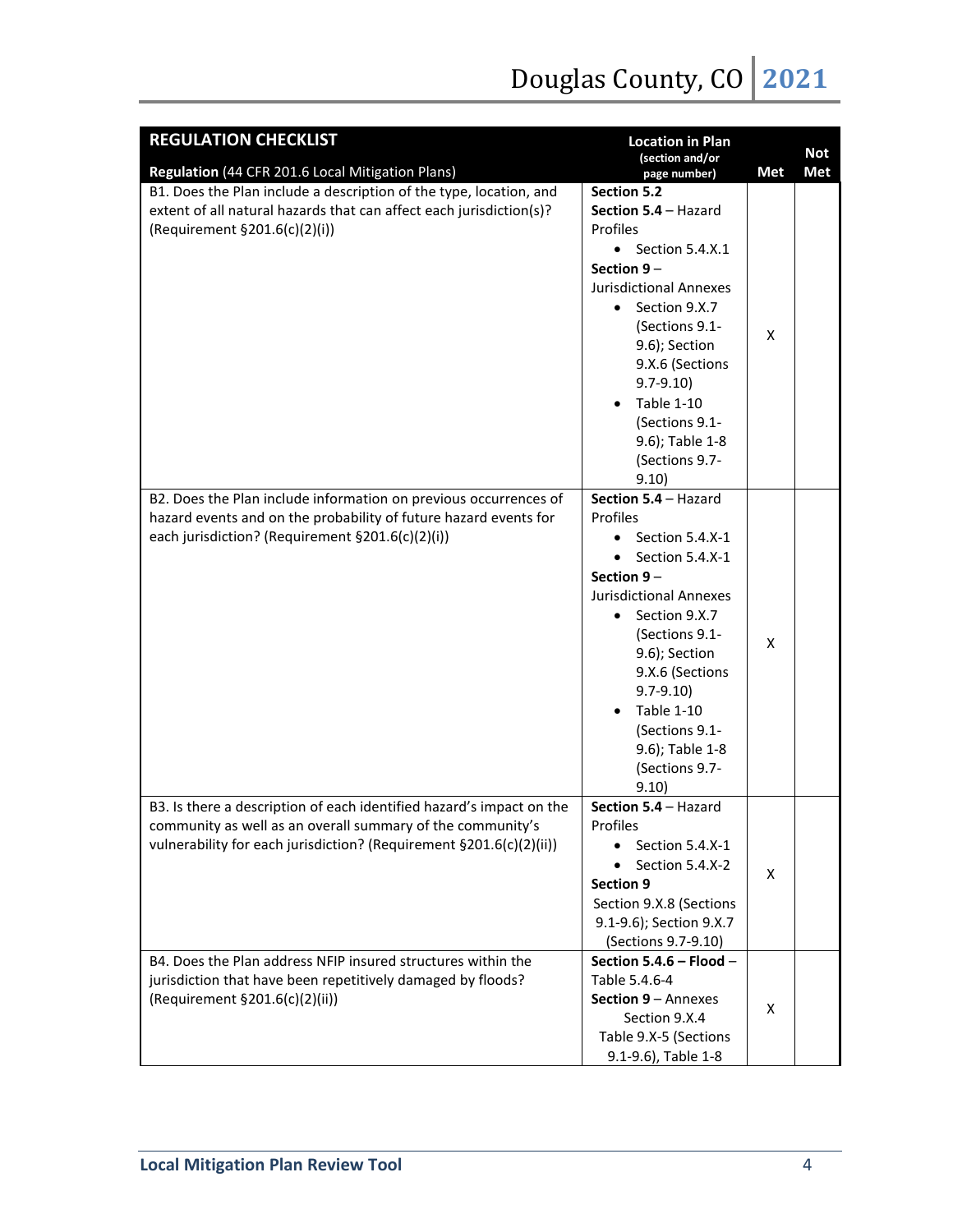| <b>REGULATION CHECKLIST</b><br><b>Location in Plan</b><br>(section and/or<br>Regulation (44 CFR 201.6 Local Mitigation Plans)<br>page number)                                                                                                                                                 |                                                                                                                                                                                           |     | <b>Not</b><br>Met |
|-----------------------------------------------------------------------------------------------------------------------------------------------------------------------------------------------------------------------------------------------------------------------------------------------|-------------------------------------------------------------------------------------------------------------------------------------------------------------------------------------------|-----|-------------------|
| <b>ELEMENT B: REQUIRED REVISIONS</b>                                                                                                                                                                                                                                                          |                                                                                                                                                                                           | Met |                   |
|                                                                                                                                                                                                                                                                                               |                                                                                                                                                                                           |     |                   |
| <b>ELEMENT C. MITIGATION STRATEGY</b>                                                                                                                                                                                                                                                         |                                                                                                                                                                                           |     |                   |
| C1. Does the plan document each jurisdiction's existing<br>authorities, policies, programs and resources and its ability to<br>expand on and improve these existing policies and programs?<br>(Requirement §201.6(c)(3))                                                                      | <b>Section 9 – Annexes</b><br>Section 9.X.5,<br>$\bullet$<br>Sections 9.1-9.6<br>and Section<br>9.X.4, Sections<br>$9.7 - 9.10$<br>Sections 9.1-9.6<br>(Sections 9.X.6.2 and<br>(9.X.6.3) | X   |                   |
| C2. Does the Plan address each jurisdiction's participation in the<br>NFIP and continued compliance with NFIP requirements, as<br>appropriate? (Requirement §201.6(c)(3)(ii))                                                                                                                 | Section 9 - Annexes<br>Section 9.X.4;<br>Table 9.X-5 (Sections<br>9.1-9.6), Table 1-8                                                                                                     | X   |                   |
| C3. Does the Plan include goals to reduce/avoid long-term<br>vulnerabilities to the identified hazards? (Requirement<br>\$201.6(c)(3)(i))                                                                                                                                                     | Section 6 - Mitigation<br>Strategy<br>Section 6.4                                                                                                                                         | X   |                   |
| C4. Does the Plan identify and analyze a comprehensive range of<br>specific mitigation actions and projects for each jurisdiction being<br>considered to reduce the effects of hazards, with emphasis on new<br>and existing buildings and infrastructure? (Requirement<br>\$201.6(c)(3)(ii)) | <b>Section 6 – Mitigation</b><br>Strategy - Subsection 6.5<br>Section 9.7 through 9.10<br>in Section 9.X.9 and<br>Sections 9.1-9.6 in<br>Section 9.X.10                                   | X   |                   |
| C5. Does the Plan contain an action plan that describes how the<br>actions identified will be prioritized (including cost benefit review),<br>implemented, and administered by each jurisdiction?<br>(Requirement §201.6(c)(3)(iv)); (Requirement §201.6(c)(3)(iii))                          | Section 6 - Mitigation<br><b>Strategy</b><br>Subsection 6.6.2 and<br>6.6.3<br>Section 9.7 through 9.10<br>in Section 9.X.9 and<br>Sections 9.1-9.6 in<br>Section 9.X.10                   | X   |                   |
| C6. Does the Plan describe a process by which local governments<br>will integrate the requirements of the mitigation plan into other<br>planning mechanisms, such as comprehensive or capital<br>improvement plans, when appropriate? (Requirement<br>\$201.6(c)(4)(ii)                       | Section 9.1 through 9.10<br>in subsection 9.X.4                                                                                                                                           | X   |                   |
| <b>ELEMENT C: REQUIRED REVISIONS</b>                                                                                                                                                                                                                                                          |                                                                                                                                                                                           |     |                   |
| <b>ELEMENT D. PLAN REVIEW, EVALUATION, AND IMPLEMENTATION</b> (applicable to plan<br>updates only)                                                                                                                                                                                            |                                                                                                                                                                                           |     |                   |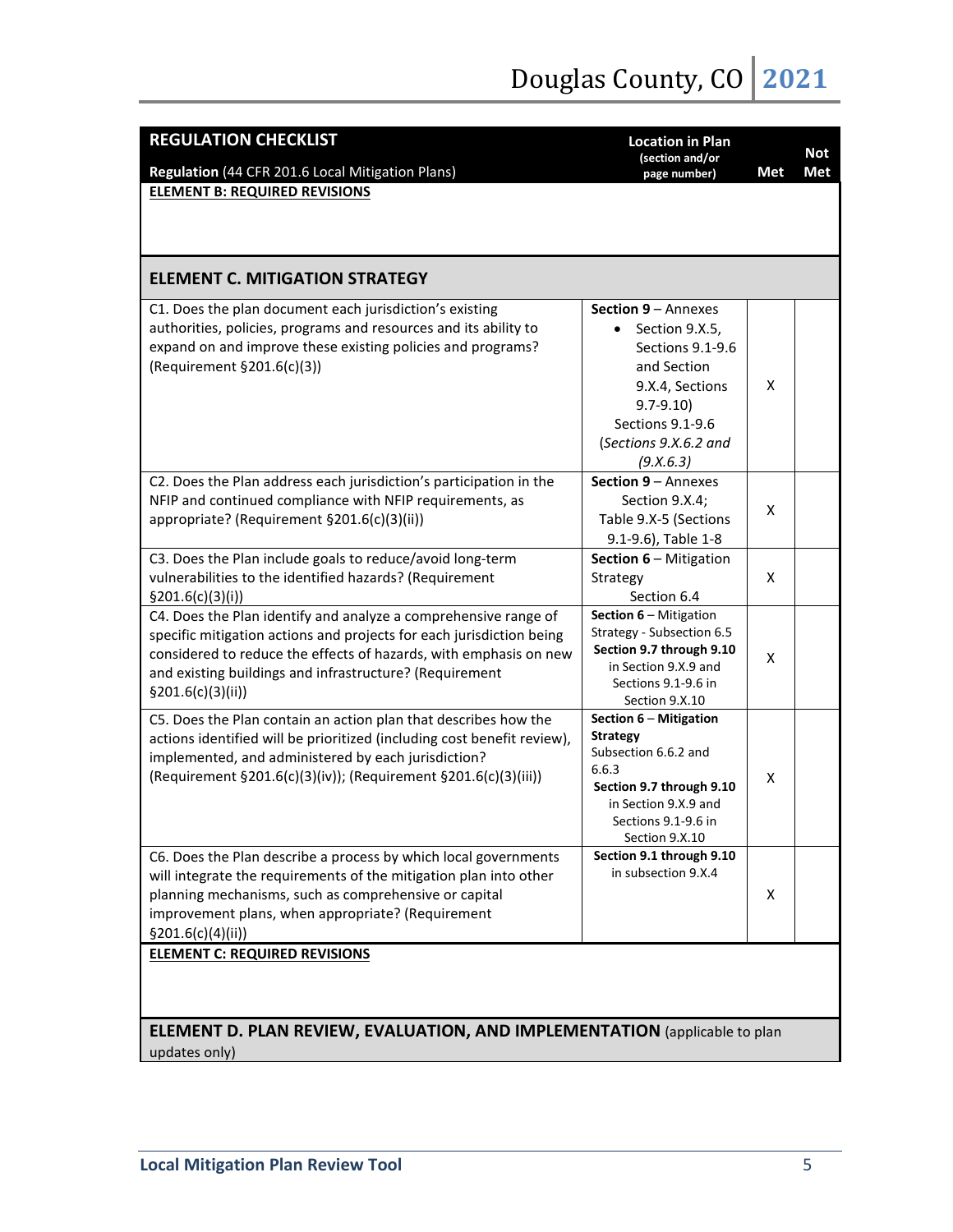# Douglas County, CO 2021

| <b>REGULATION CHECKLIST</b>                                          | <b>Location in Plan</b><br>(section and/or |           | <b>Not</b> |
|----------------------------------------------------------------------|--------------------------------------------|-----------|------------|
| Regulation (44 CFR 201.6 Local Mitigation Plans)                     | page number)                               | Met       | Met        |
| D1. Was the plan revised to reflect changes in development?          | Section 4 - County                         |           |            |
| (Requirement §201.6(d)(3))                                           | <b>Profile</b> - subsections               |           |            |
|                                                                      | 4.3.5 and 4.4                              |           |            |
|                                                                      | $\bullet$ Section 4.5.3                    | X         |            |
|                                                                      | Section 9.1 through                        |           |            |
|                                                                      | 9.6                                        |           |            |
|                                                                      | Section 9.X.3                              |           |            |
| D2. Was the plan revised to reflect progress in local mitigation     | Section 6 - Mitigation                     |           |            |
| efforts? (Requirement §201.6(d)(3))                                  | <b>Strategy</b>                            |           |            |
|                                                                      | • Section $6.4.$ –                         |           |            |
|                                                                      | Section 9.1 through                        | X         |            |
|                                                                      | 9.6, Section 9.X.1.4                       |           |            |
|                                                                      | and Section 9.7.-9.10,                     |           |            |
|                                                                      | Section 9.X.1.3                            |           |            |
| D3. Was the plan revised to reflect changes in priorities?           | Section 6 - Mitigation                     |           |            |
| (Requirement §201.6(d)(3))                                           | <b>Strategy</b>                            |           |            |
|                                                                      | Section 3<br>$\bullet$                     | X         |            |
|                                                                      | Section 6.4                                |           |            |
| <b>ELEMENT D: REQUIRED REVISIONS</b>                                 |                                            |           |            |
| <b>ELEMENT E. PLAN ADOPTION</b>                                      |                                            |           |            |
| E1. Does the Plan include documentation that the plan has been       |                                            |           |            |
| formally adopted by the governing body of the jurisdiction           | <b>NA</b>                                  | <b>NA</b> |            |
| requesting approval? (Requirement §201.6(c)(5))                      |                                            |           |            |
| E2. For multi-jurisdictional plans, has each jurisdiction requesting |                                            |           |            |
| approval of the plan documented formal plan adoption?                | To Be Completed                            | X         |            |
| (Requirement §201.6(c)(5))                                           |                                            |           |            |
| <b>ELEMENT E: REQUIRED REVISIONS</b>                                 |                                            |           |            |
|                                                                      |                                            |           |            |
|                                                                      |                                            |           |            |
| <b>OPTIONAL: HIGH HAZARD POTENTIAL DAM RISKS</b>                     |                                            |           |            |
| HHPD1. Did Element A4 (planning process) describe the                |                                            |           |            |
| incorporation of existing plans, studies, reports, and technical     | Section 5.4.2                              | X         |            |
| information for high hazard potential dams?                          |                                            |           |            |
| HHPD2. Did Element B3 (risk assessment) address HHPDs?               |                                            |           |            |
|                                                                      | Section 5.4.2                              | X         |            |
| HHPD3. Did Element C3 (mitigation goals) include mitigation goals    |                                            |           |            |
| to reduce long-term vulnerabilities from high hazard potential       | Section 6.4.2                              | X         |            |
| dams that pose an unacceptable risk to the public?                   |                                            |           |            |
| HHPD4. Did Element C4-C5 (mitigation actions) address HHPDs          |                                            |           |            |
| prioritize mitigation actions to reduce vulnerabilities from high    |                                            |           |            |
| hazard potential dams that pose an unacceptable risk to the          |                                            |           | x          |
| public?                                                              |                                            |           |            |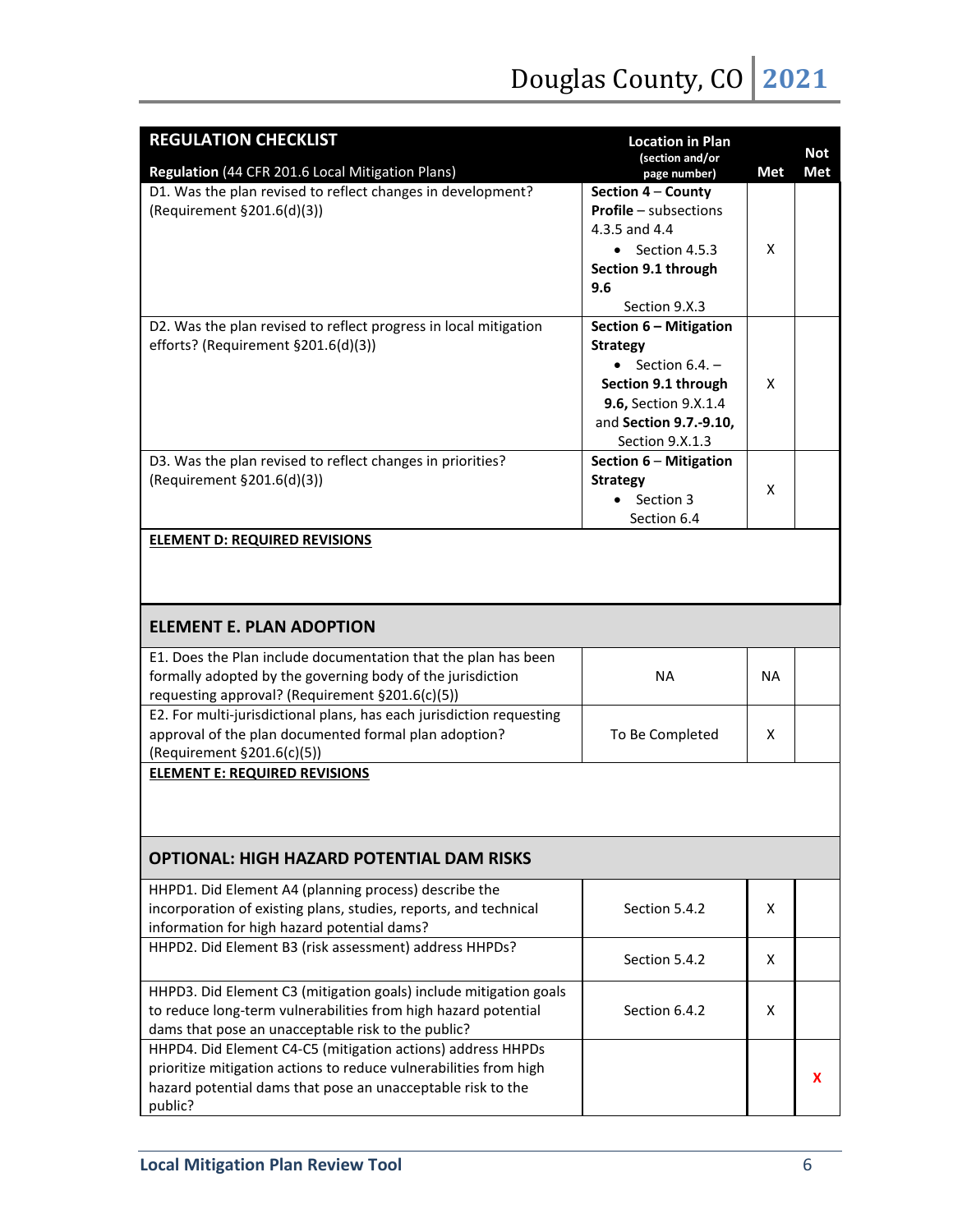| <b>REGULATION CHECKLIST</b>                                                                                                                                                                                                                    | <b>Location in Plan</b><br>(section and/or |     | Not |  |  |
|------------------------------------------------------------------------------------------------------------------------------------------------------------------------------------------------------------------------------------------------|--------------------------------------------|-----|-----|--|--|
| Regulation (44 CFR 201.6 Local Mitigation Plans)                                                                                                                                                                                               | page number)                               | Met | Met |  |  |
| <b>REQUIRED REVISIONS</b>                                                                                                                                                                                                                      |                                            |     |     |  |  |
| HHPD4. This section of the review tool is optional and will not prevent the plan from being approved. You<br>can only meet the 4 <sup>th</sup> one by having an action for a high hazard dam that's officially in Unsatisfactory<br>condition. |                                            |     |     |  |  |
| ELEMENT F. ADDITIONAL STATE REQUIREMENTS (OPTIONAL FOR STATE REVIEWERS                                                                                                                                                                         |                                            |     |     |  |  |
| <b>ONLY; NOT TO BE COMPLETED BY FEMA)</b>                                                                                                                                                                                                      |                                            |     |     |  |  |
| F1.                                                                                                                                                                                                                                            |                                            |     |     |  |  |
| F <sub>2</sub> .                                                                                                                                                                                                                               |                                            |     |     |  |  |
| <b>ELEMENT F: REQUIRED REVISIONS</b>                                                                                                                                                                                                           |                                            |     |     |  |  |
|                                                                                                                                                                                                                                                |                                            |     |     |  |  |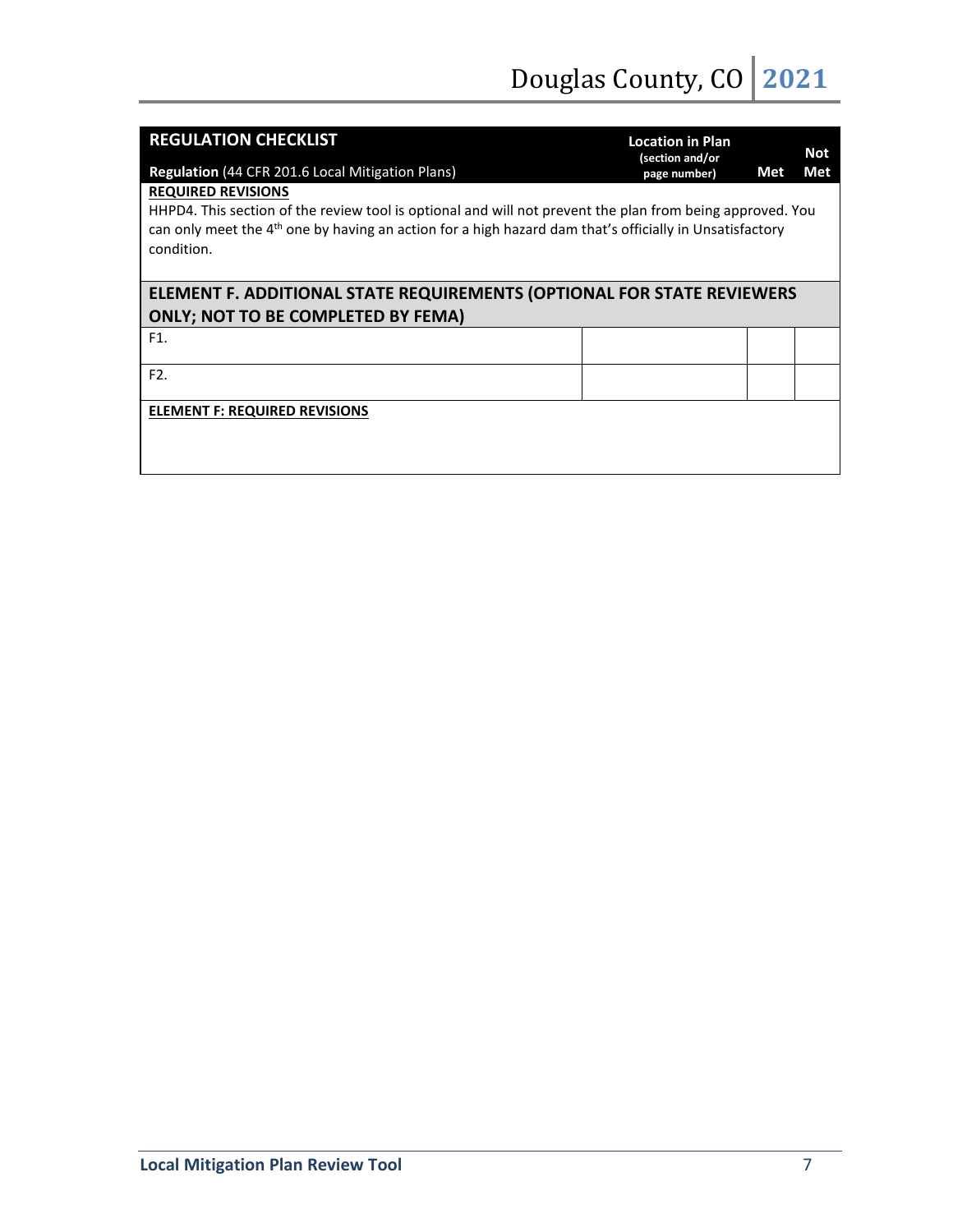#### **SECTION 3: PLAN ASSESSMENT**

#### **A. Plan Strengths and Opportunities for Improvement**

This section provides a discussion of the strengths of the plan document and identifies areas where these could be improved beyond minimum requirements.

#### **Element A: Planning Process**

#### *Strengths*

#### **State**

• This plan has an excellent description of how neighboring jurisdictions contributed to this plan. It also has a very good community profile and discussion about Lifelines. These highlights show that Douglas County is well integrated with the other communities it shares hazards with and is "self-aware" of what's important to and at risk within the County.

- The Plan does a nice job of documenting the alignment of the planning process with the 10 step process required for credit under Activity 510 of FEMA's CRS program. The integration of these two processes for one plan will benefit the many jurisdictions in Douglas County that actively participate as CRS communities during their next cycle verifications.
- In addition to including meeting invitations, agendas, minutes, sign-in sheets, and survey results, the Plan appendices also contain an impressive array of planning process questionnaires created by the Project Management Team (PMT) to help inform the Plan update. A remarkable amount of data was requested and collected from the Local Planning Committee (LPC) on topics such as population growth and development trends, hazard identification and risk ranking, capability assessment, goal setting, and action priorities. The questionnaires are comprehensive and user-friendly, making it easy and streamlined for participants to inform the Plan update.
- The Participation Matrix (Table B.1) is an excellent to way to identify *how* each jurisdiction met participation requirements throughout plan development. This type of table is easy to read and highlights planning process responsibilities in a transparent manner. The Plan also clearly articulates the roles and responsibilities for participation as members of the LPC and the Plan Maintenance Matrix (Table 7-1) provides a comprehensive summary of responsibilities to address plan maintenance, including description of task, approach, timeline, and lead and support responsibility.
- The PMT did a good job of providing opportunities for the public to be informed and engaged in the planning process, including use of social media, informational bulletins and a public project webpage to report on update activities, invitation to public meetings and LPC workshops, distribution of surveys, and the public review period. The Public Outreach Strategy (Appendix D) developed by the Douglas County Department of Communication and Public Affairs is a wonderful asset to the Plan. This outreach strategy leverages all of Douglas County's traditional and digital communication assets and recommends an appropriate mix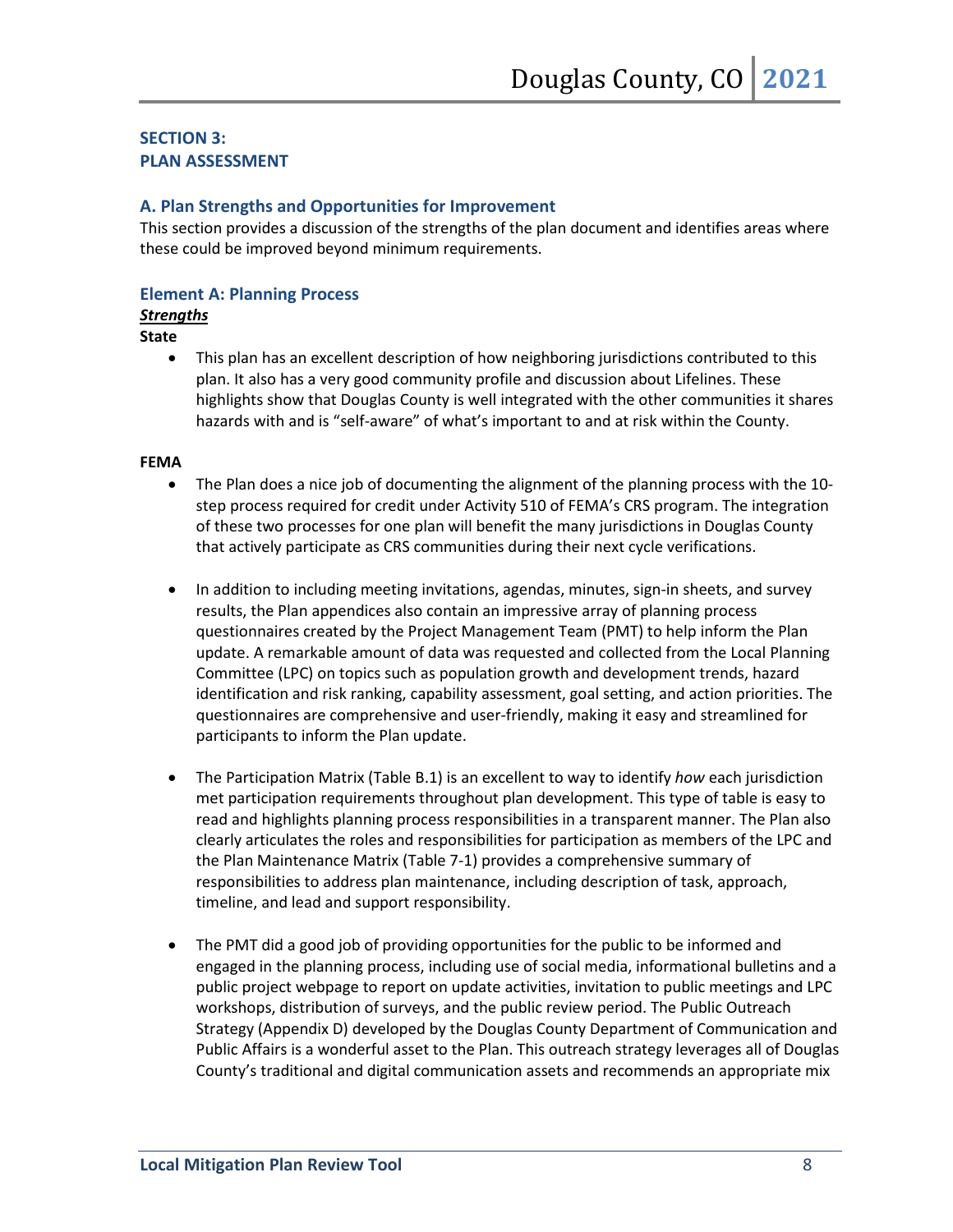of engagement strategies and marketing tools to maximize outreach and ensure that content is engaging, accurate, timely and relevant.

• Concurring with the State's assessment, the planning team did an excellent job of involving neighboring communities, local and regional agencies, and other agencies with the authority to regulate development. The surrounding counties were all invited to the planning process which is a small but often missed planning requirement which is commendable. In particular, it was great to see a request sent to surrounding counties to complete a 38 question survey. This type of plan integration highlights the fact that jurisdictions from the region share hazard risks, and opportunities for collaborative mitigation action.

#### *Opportunities for Improvement*

**State**

• Three jurisdictions didn't initially meet the requirement to discuss how they incorporated existing plans (Element A4) into their annexes. Beyond just meeting a planning requirement, doing so early in the next update will efficiently make their annexes more inclusive of the jurisdictions as a whole.

- The Plan Maintenance Matrix indicates that the Plan's Annual progress reports will be evaluated by an oversight steering committee annually; however, the Plan does not specify who comprises this committee. To ensure involvement, in future updates, consider including a brief description of the persons and/or agencies desired to participate in this oversight steering committee.
- An appropriate range of stakeholders were engaged and given the opportunity to become involved in the planning process. However, there could have been greater active participation from several key stakeholders, such as, the Douglas County School District, Tri-County Board of Health, local historical societies and preservation boards, and the Douglas County Farm Bureau. In the next plan update, consider outreach and engagement tools, techniques, and opportunities that will generate more active participation from educational, medical, historical, and agricultural institutions. For example, think about hands-on opportunities for educators and students. Are there particular school events/projects, or periodic guest speaking opportunities for the LPC to engage with students about mitigation concepts and risk-reduction actions? Continue to find new opportunities to educate, engage, and involve the community (esp. the youth) in mitigation planning activities.
- It is difficult to tell exactly who was invited to the planning process. Pages 3-6 thru 3-8 note different types of groups who were invited to participate, however, it does not identify which of those groups were reached out to. For the next plan, please include exactly who was invited and participated. As presented, this information can be gleaned from the Appendices, but it is not completely clear in the main plan document.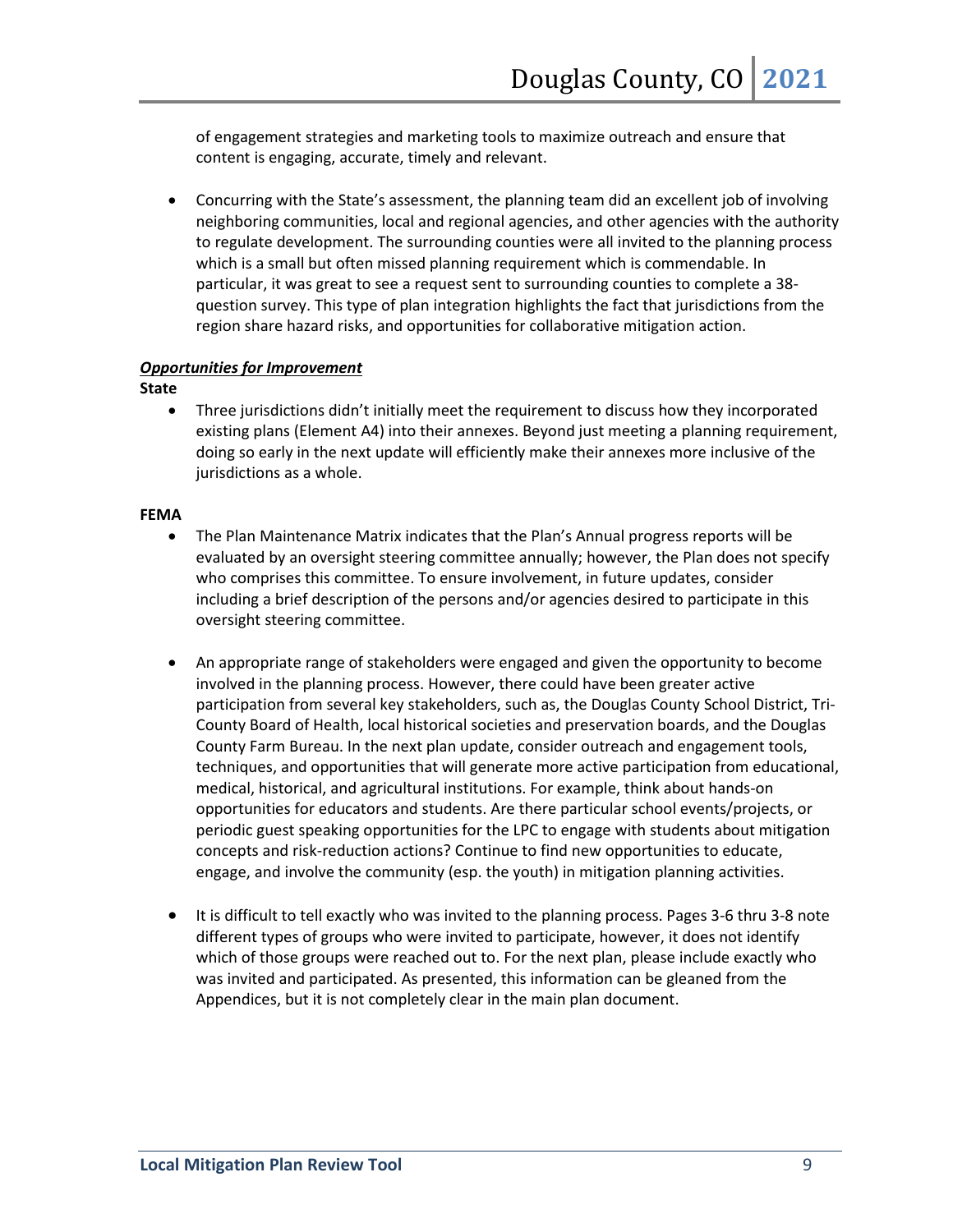#### **Element B: Hazard Identification and Risk Assessment**

#### *Strengths*

#### **State**

• The HIRA in this plan does a very good job describing the risks and vulnerabilities each jurisdiction faces. This is an important step not only for the mitigation strategy but also because it can inform many other community plans related to land use, emergency management, and other departments that influence, or are influenced by, natural hazards.

- There is a newly added section on climate change in each hazard profile for this Plan update. The reality is that climate uncertainty has the potential to change local hazards risk profiles over time, and to amplify cascading hazard impacts across the region. Also, the overall discussion of natural assets and historic/cultural resources conveys how important certain community values and the ecosystem are to the County and participating jurisdictions. The attention to wildlife assets such as Endangered Species is a noteworthy inclusion.
- Table 5-5 Identification of Natural Hazards of Concern for Douglas County clearly demonstrates the PMT's rational for inclusion or omission of a hazard from the Plan.
- Social vulnerability is incorporated into the Hazard Mitigation Plan, including an overall summary in Section 2.7 as well as into the risk assessments of individual hazards. Through identification of potential impacts to vulnerable populations, the Planning Team shows a strong commitment to accommodating all members of the community and achieving greater resiliency and social equity. Additionally, the incorporation of spatial analyses (Figures 2-6 thru 2-10) is extremely beneficial to understand where vulnerable populations live and where hazards will occur. The wildfire hazard profile, among others, is an excellent example of effectively tying the social vulnerability maps back to the risk analysis, stating "of the population exposed, the most vulnerable include the economically disadvantaged and the population over age 65. In Douglas County, there are 11,333 persons in poverty and 35,801 persons over 65 years old." The paragraph then goes on to explain why these groups are at higher risk. This information is extremely useful in guiding creation of targeted mitigation actions.
- FEMA's Community Lifeline categories, along with other facilities of value identified by the LPC, are used in the Plan to classify critical facilities and infrastructure. The Lifelines construct is a growing area of interest in hazard mitigation planning and it is commendable to see Douglas County and the Project Management Team thinking ahead at how lifelines are incorporated into the Plan. The Plan's Risk Assessment thoughtfully integrates the lifeline construct by documenting which lifelines, if any, would be disrupted during an event or are at higher risk. The integration of lifelines into mitigation will evolve before the next update is due. For the next plan update, consider capitalizing on this evolution to further integrate Lifelines into the Plan. Problem statements may be especially helpful here to highlight the issues and impacts to particular lifelines. Those lifelines could then be prioritized for mitigation actions and funding. An example of integration into the mitigation strategy may be to include a column in the Mitigation Action Table to identify which Lifeline the action is associated with.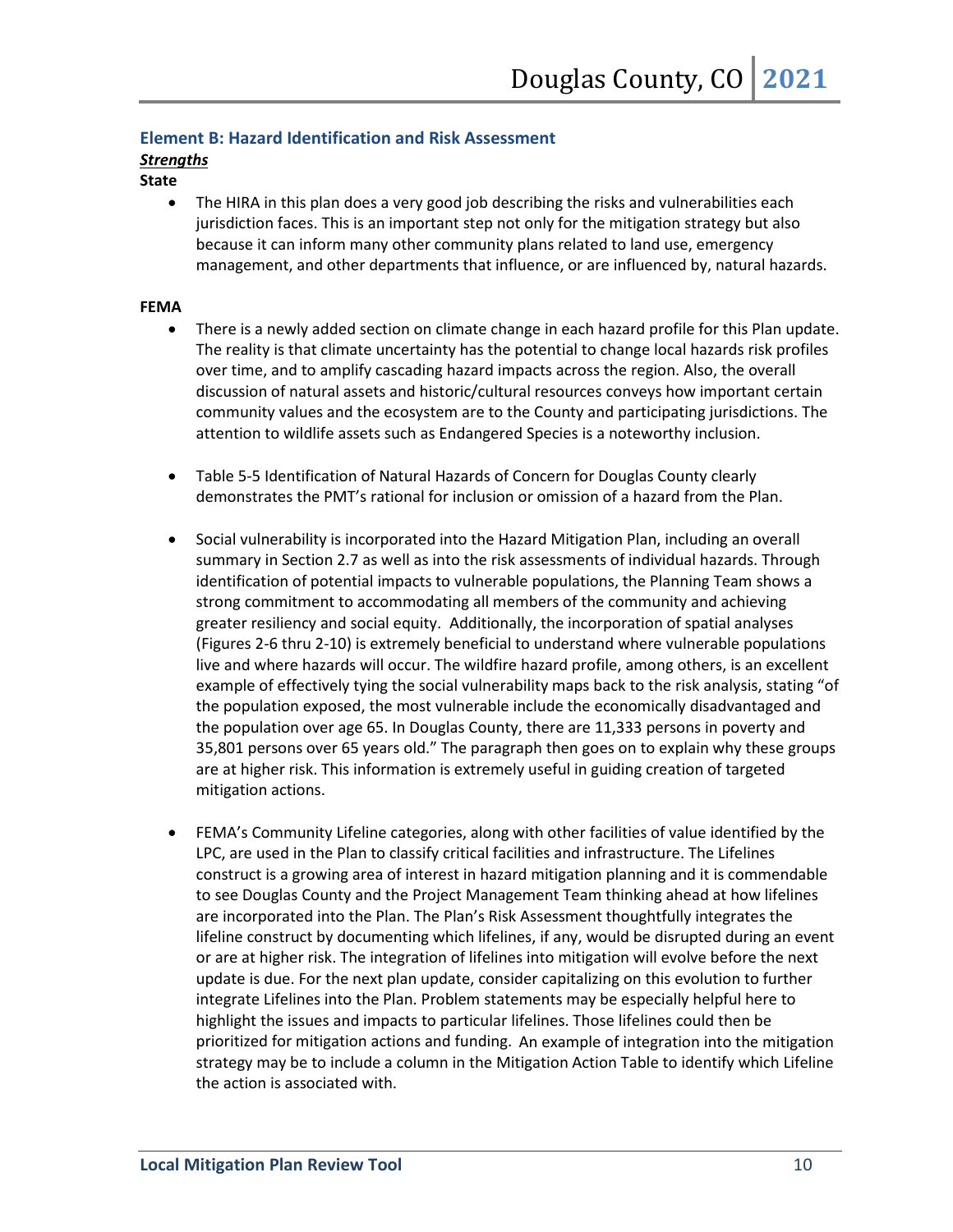- Risk analyses are clearly articulated and connected to the mitigation strategy. Each hazard profile's risk assessment includes helpful narrative to justify current and future hazard significance to all jurisdictions. For example, the HIRA discusses development trends over time and highlights patterns such as growth within or near the floodplain and WUI or climate change increasing the area's vulnerability to drought. Again, this is type of contextual information connects well with projects described in the mitigation strategy (e.g., land use regs., CWPP update, implementation of water conservation strategies, etc.).
- The Plan's Hazard Ranking methodology is a clear and consistent way to evaluate, describe, and quantify the degree of relative risk for each hazard assessed. The fact that it was applied to determine risk scores/classifications for each hazard specific to each jurisdiction (versus the planning area as a whole) is commendable. To better link the results of the HIRA with the Mitigation Strategy, consider including risk scores as a component of the methodology for prioritizing plan actions.

#### *Opportunities for Improvement*

**State**

• There are a lot of dams in Douglas County and the discussion of dam failure focused on failure inundation areas. As more information becomes available, this hazard profile should also include operational release inundation to better understand the hazards and potential losses from dams.

- The Erosion and Deposition Hazard Profile cites three past mudslide/flood events that occurred in burn areas. The profile also indicates that impacts of climate change may increase the probability of wildfire, thus increasing the likelihood for erosion to occur. While the Plan acknowledges that post-wildfire flood events are an ever-increasing threat, no data is given to demonstrate vulnerability and potential impacts. Because flood after fire events are unique in their origin, frequency, geography, severity, impact, and prevention and response efforts, it is recommended that they are profiled and discussed as part of the risk assessment. Summarizing the characteristics and risk of flood after fire will help with the creation of targeted mitigation strategies.
- Although county-level and multi-jurisdictional map products work well for most hazards, consider using more detailed, jurisdiction-specific maps for hazards such as floods and wildfires, which have more localized spatial extents. While this would increase the page count for the plan, the benefit of more discernable hazard areas for each jurisdiction could help in terms of visual risk communication.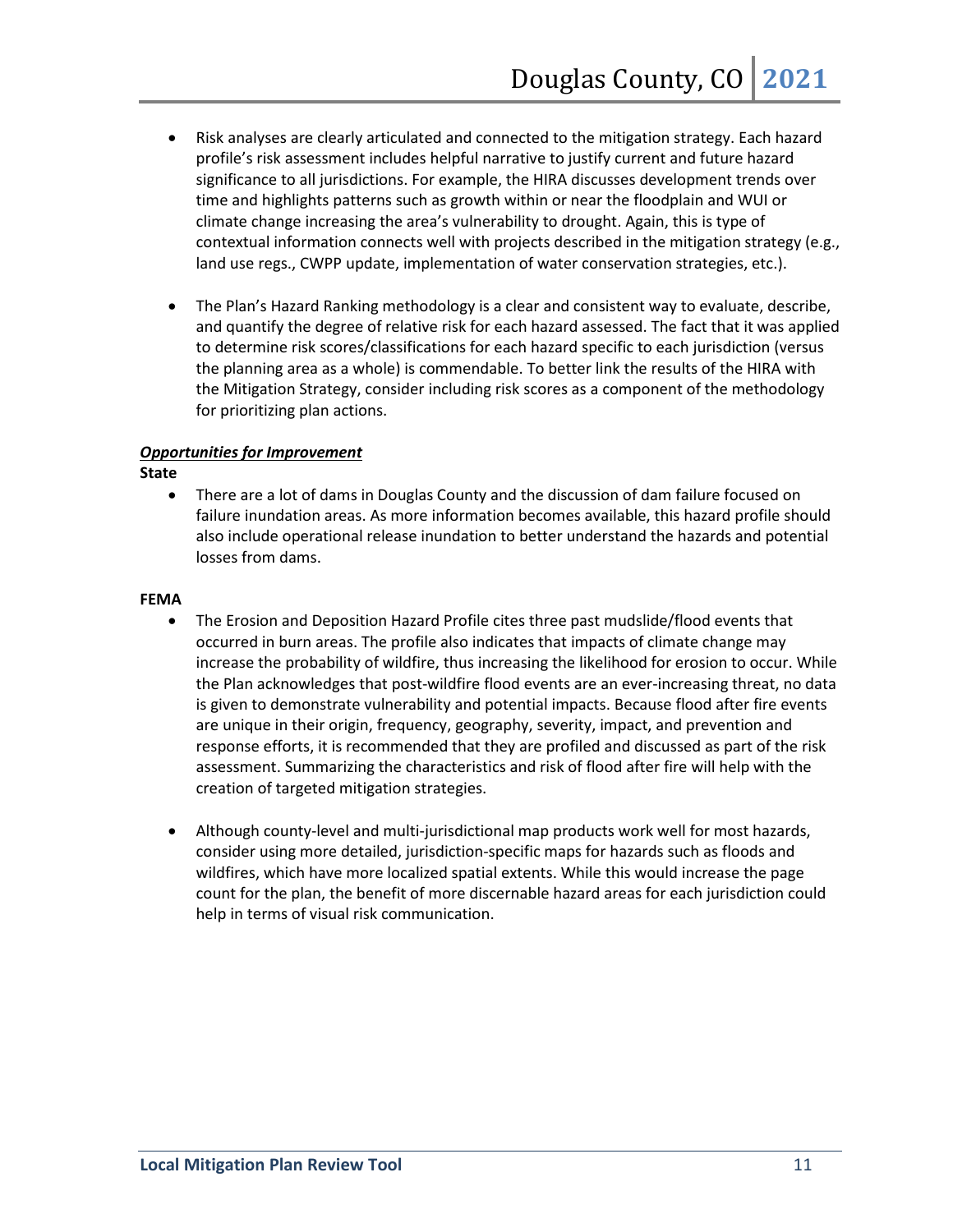#### **Element C: Mitigation Strategy**

#### *Strengths*

#### **State**

• The mitigation strategy in this plan is comprehensive for several of the participating jurisdictions and addresses many of the hazards that are ranked high or medium.

- The inventory and assessment of relevant local capabilities is thorough and well organized. The brief descriptions and excerpts from applicable policies, regulations, plans, and programs for each jurisdiction are helpful, and the tables/matrices used to summarize the inventory and analysis of existing capabilities are very effective. The comprehensive inventory demonstrates that Douglas County and the participating jurisdictions are thinking holistically about what already exists within the planning area to accomplish hazard mitigation.
- The Plan demonstrates an understanding of the importance of integrating hazard mitigation into other planning mechanisms, and vice versa. The Existing Integration and Opportunities for Future Integration subsections in each jurisdictional annex are impressive for their thoughtful guidance on ways to utilize the data aggregated for this Hazard Mitigation Plan to inform other plans, procedures, and programs. For future updates, also consider including additional details of the processes or schedules followed by the entities that are responsible for those planning mechanisms, to conduct those updates.
- The Mitigation Action Plan tables provide a nicely catalogued summary of each proposed mitigation action/initiative with relevant attribute information. Mapping each action back to its applicable goal(s) and objective(s) is a good way to document how specific actions are designed to support a more coordinated strategy for risk reduction. Additionally, Tables 6-2 thru 6-9 include a comprehensive and nicely organized catalog of actions considered for each hazard.
- The mitigation strategy included a number of land use planning, administration, and regulatory actions to strengthen the existing built environment and direct new growth away from hazard-prone areas. Initiatives such as revising the Land Development Code in the City of Castle Pines to promote water conservation measures, updating the Parker 2035 Master Plan to add goals and strategies that further address natural hazards and mitigation, mitigating flooding by developing and implementing zoning regulations in the City of Lone Tree, and adopting a new community wildfire protection plan for the Town of Castle Rock are excellent examples of land use and regulatory actions/projects that will have a positive impact to further reduce community hazard risk. FEMA appreciates the continued commitment to advance these planning and regulatory mitigation actions.
- The Mitigation Action Priority Tables found in the Mitigation Strategy section of each jurisdictional annex are informative and provide insight into the methodology used to prioritize implementation and grant pursuit for all actions identified. It is clear local jurisdictions are considering the benefits that may result from mitigation actions versus the cost of those actions.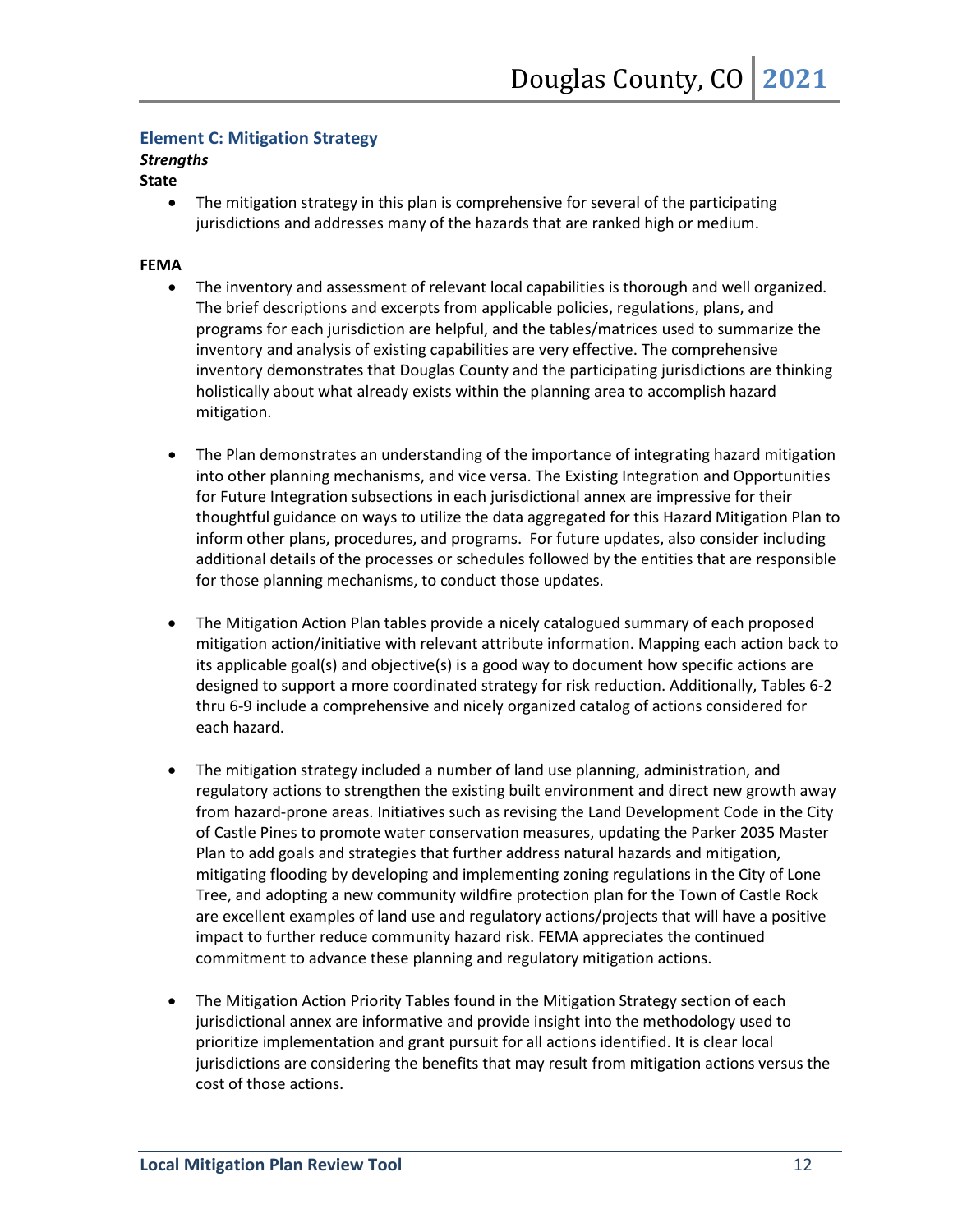- Where a mitigation action addresses a major issue identified for a hazard, the Project Management Team has included a cross-reference to the text noting the relevant Action(s) and/or Action Number(s). This is a thoughtful tactic to establish direct links between key vulnerabilities identified in the Plan's HIRA with specific actions proposed in the Mitigation Strategy. For example, on page 9.6-113 of the Plan Annex, bank stabilization is identified as a jurisdiction-specific issue for the Town of Parker. Cross reference is made to Action PAR5 which identifies four bank stabilization projects in drainage areas throughout the town limits.
- It is not often that Hazard Mitigation Plans include detailed vulnerability assessments for Special Improvement Districts. The Planning Team is praised for their efforts to capture hazard risk (specifically wildfire, flood, and drought) for the participating Water District and Water and Sanitation Districts.

#### *Opportunities for Improvement*

**State**

• Some of the actions included in the mitigation strategy are focused on response or preparedness actions that fall in the gray area between response and mitigation. During the next update it would be helpful to involve DHSEM earlier in the process to provide education and examples of actions that fall into the gray area vs. actions that are clearly mitigation.

- The Plan identifies which communities participate in the NFIP and provides detailed narrative around what NFIP participation and compliance looks like in these communities. For the next update, please consider including supplemental narrative describing each jurisdiction's floodplain management program for continued compliance with NFIP requirements. Some of this information can be gleaned from proposed mitigation actions. However, it could be enhanced with a greater description of the floodplain management program, such as if there are any floodplain ordinances that have been adopted and are actively enforced, if mapping has been completed or requested, or if there have been any community assistance and monitoring activities. Also, it would be helpful to note if there have been any Risk MAP activities in the county.
- As previously highlighted, the Plan does an excellent job incorporating social vulnerability into the risk discussion; including use of spatial analysis to identify where vulnerable populations reside in proximity to known hazard areas and providing strong narrative to express the disproportionate impact of disasters on at risk communities. However, the Plan's Mitigation Strategy does not contain targeted actions to reduce impacts to those identified at-risk groups. For future updates, please include actions to reduce vulnerabilities and enhance outcomes for those groups that could be disproportionally affected by disasters. For example, low-income households living in flood hazard areas may have fewer financial resources to prepare or recover from a flood, may not have access to a vehicle for evacuation, and may be more likely to be uninsured or underinsured. Targeted actions to consider may include planning more efficient evacuations, upgrading early warning systems and improving access to information, upgrading infrastructure, offering financial support to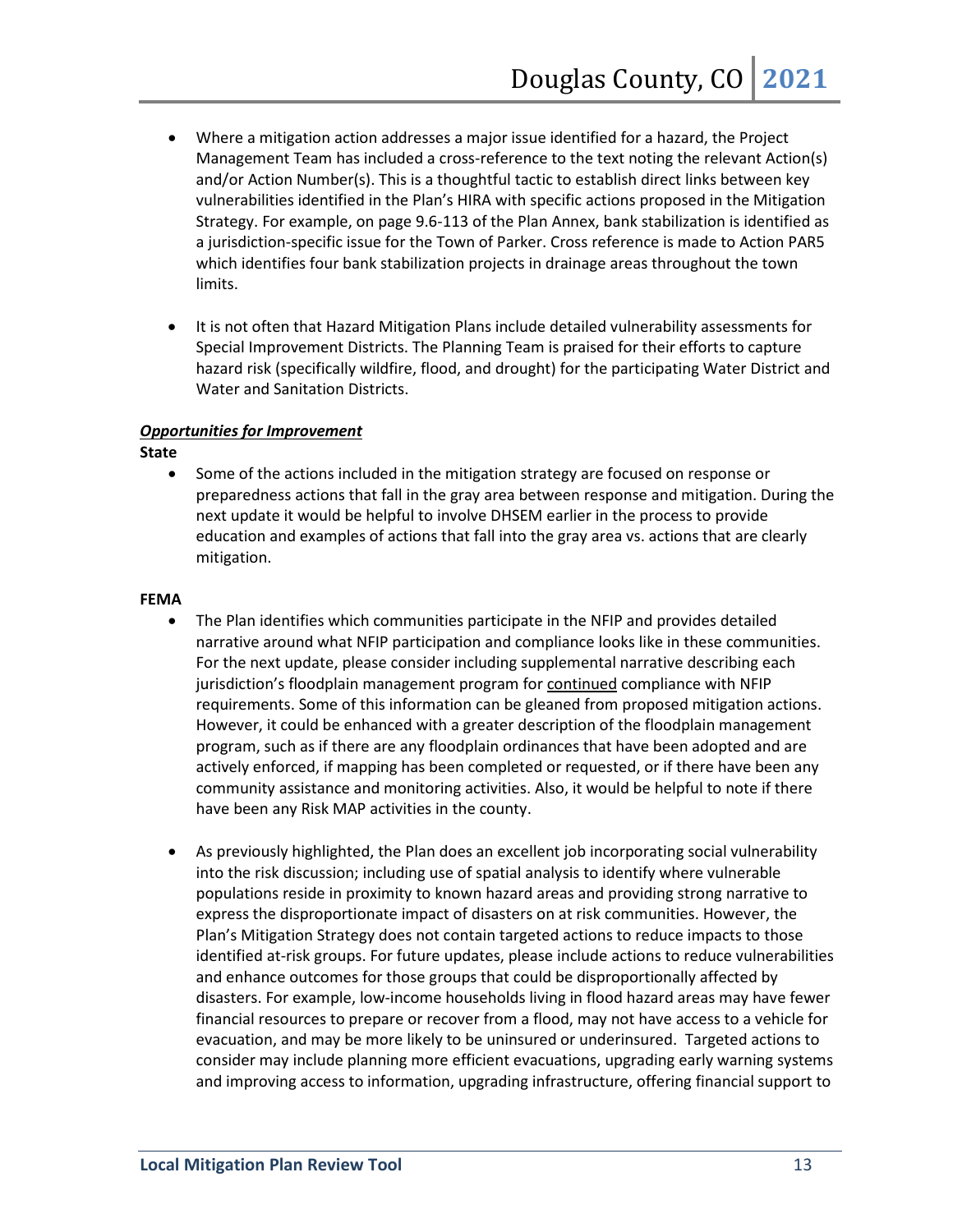retrofit structures, determining resource needs and allocation, tailoring communication efforts, and educating homeowners about insurance options.

• Several jurisdictions identified Animal Disease and Infestation and Plant Disease as medium risk. However, no associated mitigation actions are included in the Plan's Mitigation Strategy. If animal and plant disease continue to be a high-risk hazard at the time of the next update, the Project Management Team may want to consider adding additional actions to mitigate risk.

## **Element D: Plan Review, Evaluation, and Implementation (Plan Updates Only)** *Strengths*

#### **FEMA**

- The Project Management Team did a great job of being aware of and integrating the 2021 planning process with concurrent/anticipated local planning efforts, such as the Douglas County 2040 Comprehensive Master Plan and several regulatory updates for participating jurisdictions. These efforts help promote consistency between complementary plan and policy documents, which can support and reinforce actions across the region.
- Table 1-4, "Plan Change Crosswalk," provides an excellent and clear snapshot of what specifically has changed since the previous plan.
- The Plan has a clear and actionable strategy for review, evaluation, and implementation.
- The Plan does a nice job discussing historical development patterns and projected future growth uncertainties for all jurisdictions. In addition to written descriptions, the Plan includes maps to depict projected population growth and to show locations of recent and anticipated development within or near hazard prone areas. The hazard exposure analyses are comprehensive and provide valuable information to aide in creation of targeted mitigation activities.

#### *Opportunities for Improvement*

**FEMA**

• Section 7.3 notes ways to continue community engagement. The County may also want to consider leveraging existing community events to attend and engage the community there. While social media campaigns and meetings can be effective and bolster engagement results, they are not a substitute for going out into the community to muster up engagement.

#### **B. Resources for Implementing Your Approved Plan**

#### **FEMA FUNDING SOURCES**

**Hazard Mitigation Grant Program (HMGP).**The HMGP is a post-disaster mitigation program. It is made available to states by FEMA after each Federal disaster declaration. The HMGP can provide up to 75 percent funding for hazard mitigation measures. The HMGP can be used to fund cost-effective projects that will protect public or private property in an area covered by a federal disaster declaration or that will reduce the likely damage from future disasters. Examples of projects include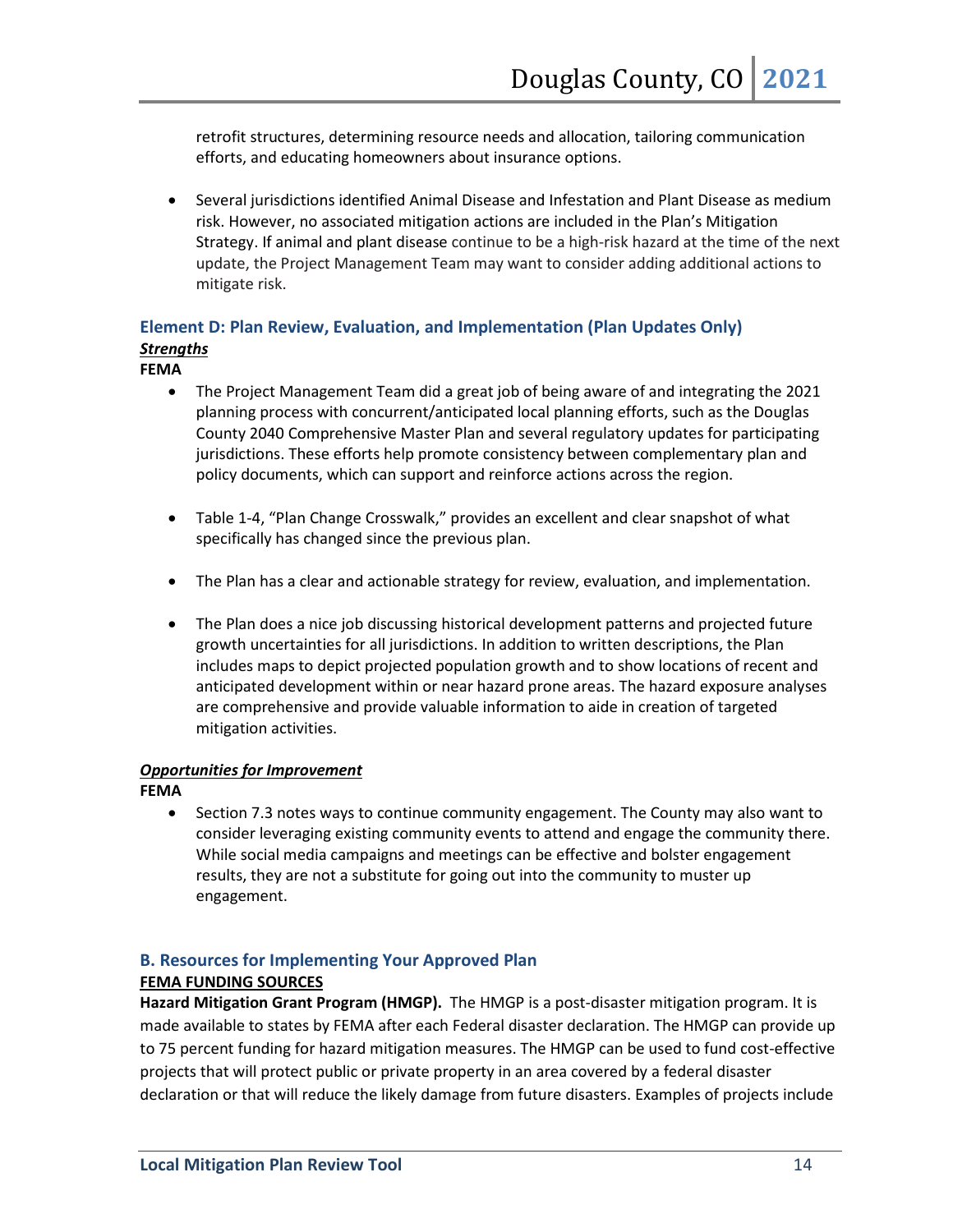acquisition and demolition of structures in hazard prone areas, flood-proofing or elevation to reduce future damage, minor structural improvements and development of state or local standards. Applicants who are eligible for the HMGP are state and local governments, certain nonprofit organizations or institutions that perform essential government services, and Indian tribes and authorized tribal organizations. Individuals or homeowners cannot apply directly for the HMGP; a local government must apply on their behalf. Applications are submitted to your state and placed in rank order for available funding and submitted to FEMA for final approval. Eligible projects not selected for funding are placed in an inactive status and may be considered as additional HMGP funding becomes available. More information: [https://www.fema.gov/hazard-mitigation-grant](https://www.fema.gov/hazard-mitigation-grant-program)[program](https://www.fema.gov/hazard-mitigation-grant-program)

**Building Resilient Infrastructure and Communities (BRIC) Grant Program**. The BRIC program supports states, local communities, tribes and territories as they undertake hazard mitigation projects, reducing the risks they face from disasters and natural hazards. BRIC is a new FEMA predisaster hazard mitigation program that replaces the existing Pre-Disaster Mitigation (PDM) program. The BRIC program guiding principles are supporting communities through capability- and capacity-building; encouraging and enabling innovation; promoting partnerships; enabling large projects; maintaining flexibility; and providing consistency:

<https://www.fema.gov/grants/mitigation/building-resilient-infrastructure-communities>

**Rehabilitation of High Hazard Potential Dams (HHPD) Grant Program**. This program provides technical, planning, design, and construction assistance in the form of grants for rehabilitation of eligible high hazard potential dams. For more information, please visit: <https://www.fema.gov/emergency-managers/risk-management/dam-safety/grants#hhpd>

**Flood Mitigation Assistance (FMA) Grant Program.** FMA provides funding to assist states and communities in implementing measures to reduce or eliminate the long-term risk of flood damage to buildings, manufactured homes, and other structures insurable under the NFIP. The FMA is funded annually; no federal disaster declaration is required. Only NFIP insured homes and businesses are eligible for mitigation in this program. Funding for FMA is very limited and, as with the HMGP, individuals cannot apply directly for the program. Applications must come from local governments or other eligible organizations. The federal cost share for an FMA project is 75 percent. At least 25 percent of the total eligible costs must be provided by a non-federal source. Of this 25 percent, no more than half can be provided as in-kind contributions from third parties. FMA funds are distributed from FEMA to the state. More information: [https://www.fema.gov/flood-mitigation](https://www.fema.gov/flood-mitigation-assistance-grant-program)[assistance-grant-program](https://www.fema.gov/flood-mitigation-assistance-grant-program)

**Fire Management Assistance Grant (FMAG) Program.** The FMAG program provides grants to states, tribal governments and local governments for the mitigation, management and control of any fire burning on publicly (non-federal) or privately owned forest or grassland that threatens such destruction as would constitute a major disaster. The grants are made in the form of cost sharing with the federal share being 75 percent of total eligible costs. Grant approvals are made within 1 to 72 hours from time of request. More information: [http://www.fema.gov/fire-management](http://www.fema.gov/fire-management-assistance-grant-program)[assistance-grant-program](http://www.fema.gov/fire-management-assistance-grant-program)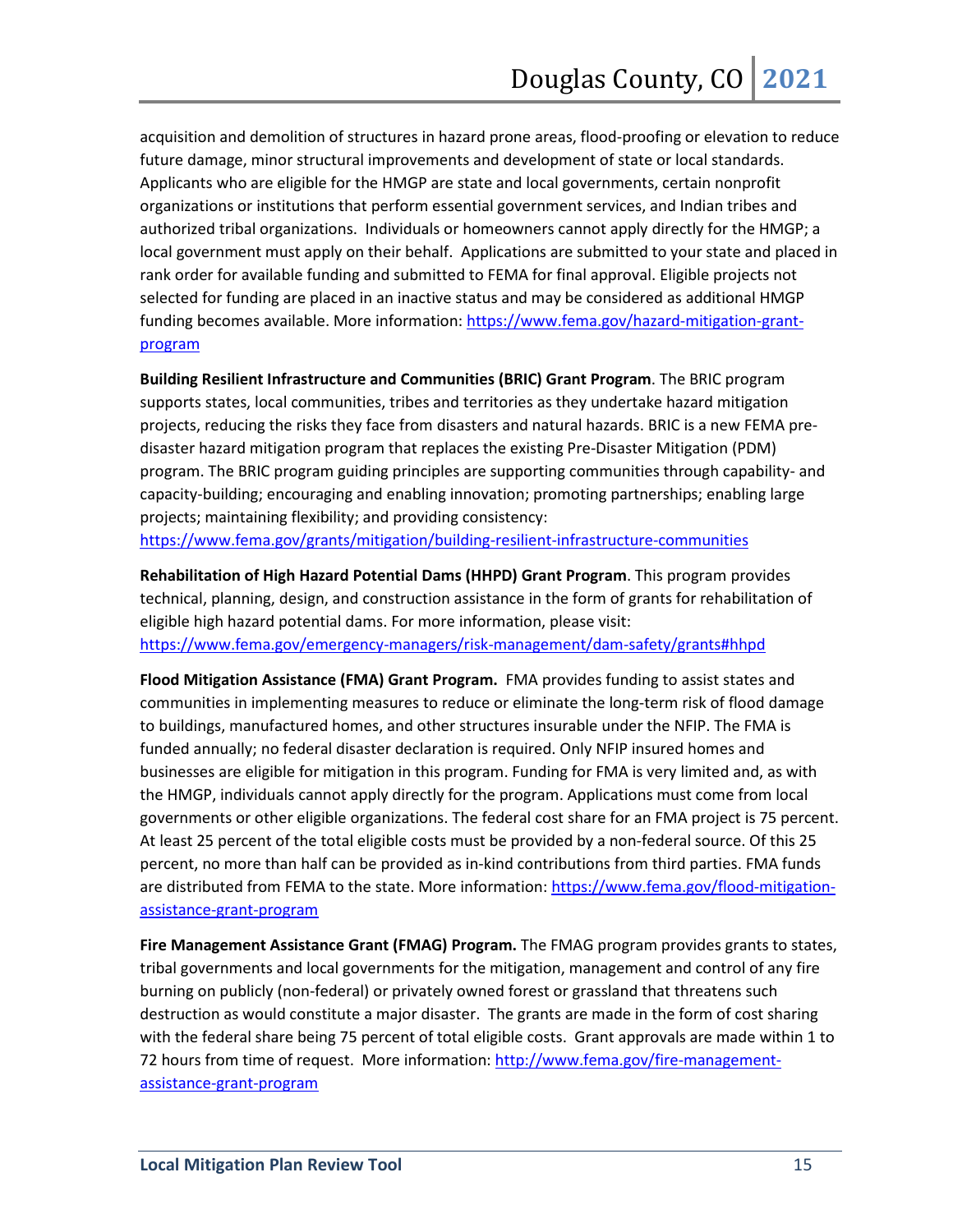**Hazard Mitigation Grant Program (HMGP) Post Fire Grant Program.** FEMA's Hazard Mitigation Grant Program (HMGP) has Post Fire assistance available to help communities implement hazard mitigation measures after wildfire disasters. States, federally-recognized tribes and territories affected by fires resulting in a[n Fire Management Assistance Grant \(FMAG\)](https://www.fema.gov/assistance/public/fire-management-assistance) declaration on or after October 5, 2018, are eligible to apply. More information: <https://www.fema.gov/grants/mitigation/post-fire>

**Fire Prevention and Safety (FP&S) Grants.** FP&S Grants support projects that enhance the safety of the public and firefighters from fire and related hazards. The primary goal is to target high-risk populations and reduce injury and prevent death. Eligibility includes fire departments, national, regional, state, and local organizations, Native American tribal organizations, and/or community organizations recognized for their experience and expertise in fire prevention and safety programs and activities. Private non-profit and public organizations are also eligible. Interested applicants are advised to check the website periodically for announcements of grant availability: <https://www.fema.gov/welcome-assistance-firefighters-grant-program>

#### **OTHER MITIGATION FUNDING SOURCES**

Grant funding is available from a variety of federal and state agencies for training, equipment, and hazard mitigation activities. Several of these programs are described below.

**Program 15.228: Wildland Urban Interface Community and Rural Fire Assistance.** [This program](http://www.federalgrantswire.com/wildland-urban-interface-community-and-rural-fire-assistance.html) is designed to implement the National Fire Plan and assist communities at risk from catastrophic wildland fires. The program provides grants, technical assistance, and training for community

programs that develop local capability, including: Assessment and planning, mitigation activities, and community and homeowner education and action; hazardous fuels reduction activities, including the training, monitoring or maintenance associated with such hazardous fuels reduction activities, on federal land, or on adjacent nonfederal land for activities that mitigate the threat of catastrophic fire to communities and natural resources in high risk areas; and, enhancement of knowledge and fire protection capability of rural fire districts through assistance in education and training, protective clothing and equipment purchase, and mitigation methods on a cost share basis.

**Secure Rural Schools and Community Self-Determination Act - Title III- County Funds.** The Self-Determination Act has recently been reauthorized and now includes specific language regarding the Firewise Communities program. Counties seeking funding under Title III must use the funds to perform work under the Firewise Communities program. Counties applying for Title III funds to implement Firewise activities can assist in all aspects of a community's recognition process, including conducting or assisting with community assessments, helping the community create an action plan, assisting with an annual Firewise Day, assisting with local wildfire mitigation projects, and communicating with the state liaison and the national program to ensure a smooth application process. Counties that previously used Title III funds for other wildfire preparation activities such as the Fire Safe Councils or similar would be able to carry out many of the same activities as they had before. However, with the new language, counties would be required to show that funds used for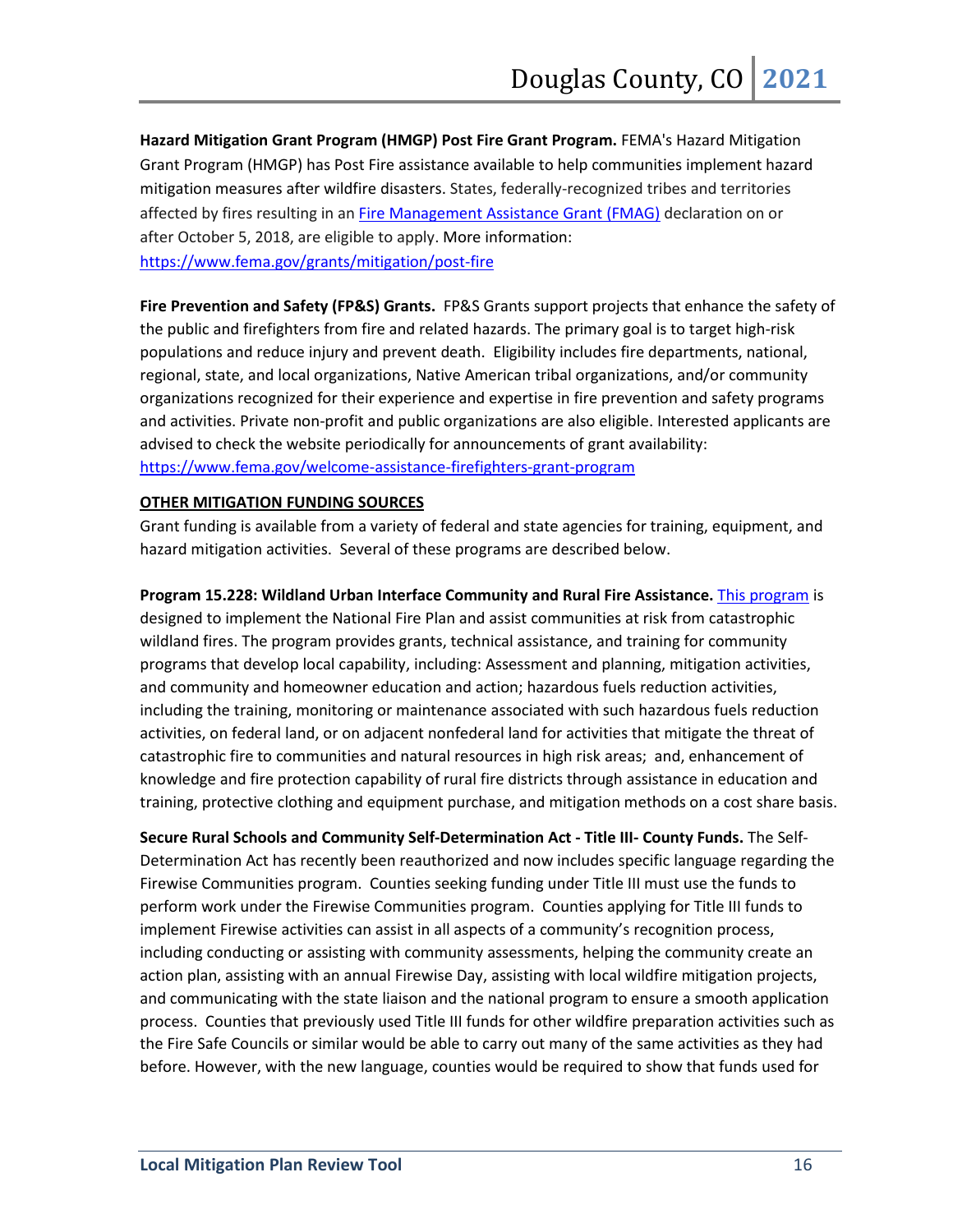these activities were carried out under the Firewise Communities program. For more information, [click here.](https://www.fs.usda.gov/working-with-us/secure-rural-schools/categories)

**Community Planning Assistance for Wildfire.** Established in 2015 by Headwaters Economics and Wildfire Planning International, Community Planning Assistance for Wildfire (CPAW) works with communities to reduce wildfire risks through improved land use planning. CPAW is a grant-funded program providing communities with professional assistance from foresters, planners, economists and wildfire risk modelers to integrate wildfire mitigation into the development planning process. All services and recommendations are site-specific and come at no cost to the community. More information[: http://planningforwildfire.org/what-we-do/](http://planningforwildfire.org/what-we-do/)

**Urban and Community Forestry (UCF) Program.** A cooperative program of the U.S. Forest Service that focuses on the stewardship of urban natural resources. With 80 percent of the nation's population in urban areas, there are strong environmental, social, and economic cases to be made for the conservation of green spaces to guide growth and revitalize city centers and older suburbs. UCF responds to the needs of urban areas by maintaining, restoring, and improving urban forest ecosystems on more than 70 million acres. Through these efforts the program encourages and promotes the creation of healthier, more livable urban environments across the nation. These grant programs are focused on issues and landscapes of national importance and prioritized through state and regional assessments. Information: <http://www.fs.fed.us/managing-land/urban-forests/ucf>

**Western Wildland Urban Interface Grants.** The National Fire Plan (NFP) is a long-term strategy for reducing the effects of catastrophic wildfires throughout the nation. The Division of Forestry's NFP Program is implemented within the Division's Fire and Aviation Program through the existing USDA Forest Service, State & Private Forestry, State Fire Assistance Program.

Congress has provided increased funding assistance to states through the U.S. Forest Service State and Private Forestry programs since 2001. The focus of much of this additional funding was mitigating risk in WUI areas. In the West, the State Fire Assistance funding is available and awarded through a competitive process with emphasis on hazard fuel reduction, information and education, and community and homeowner action. This portion of the National Fire Plan was developed to assist interface communities manage the unique hazards they find around them. Long-term solutions to interface challenges require informing and educating people who live in these areas about what they and their local organizations can do to mitigate these hazards.

The 10-Year Comprehensive Strategy focuses on assisting people and communities in the WUI to moderate the threat of catastrophic fire through the four broad goals of improving prevention and suppression, reducing hazardous fuels, restoring fire-adapted ecosystems, and promoting community assistance. The Western States Wildland Urban Interface Grant may be used to apply for financial assistance towards hazardous fuels and educational projects within the four goals of: improved prevention, reduction of hazardous fuels, and restoration of fire-adapted ecosystems and promotion of community assistance. More information[: https://www.westernforesters.org/wui](https://www.westernforesters.org/wui-grants)[grants](https://www.westernforesters.org/wui-grants)

**U.S. Fish & Wildlife Service, Rural Fire Assistance Grants.** Each year, the U.S. Fish & Wildlife Service (FWS) provides Rural Fire Assistance (RFA) grants to neighboring community fire departments to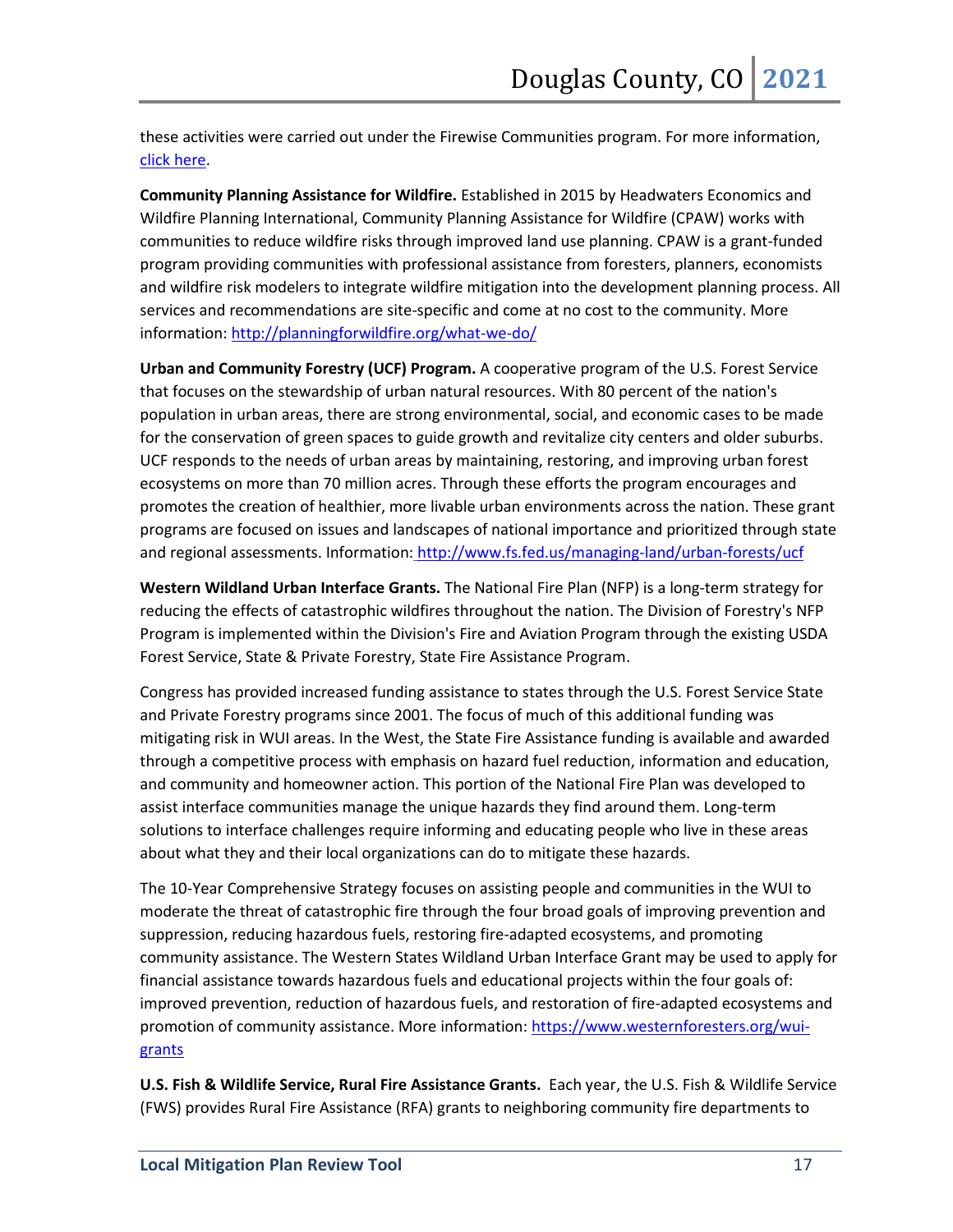enhance local wildfire protection, purchase equipment, and train volunteer firefighters. Service fire staff also assist directly with community projects. These efforts reduce the risk to human life and better permit FWS firefighters to interact and work with community fire organizations when fighting wildfires. The Department of the Interior (DOI) receives an appropriated budget each year for an RFA grant program. The maximum award per grant is \$20,000. The DOI assistance program targets rural and volunteer fire departments that routinely help fight fire on or near DOI lands. More information: [http://www.fws.gov/fire/living\\_with\\_fire/rural\\_fire\\_assistance.shtml](http://www.fws.gov/fire/living_with_fire/rural_fire_assistance.shtml)

**U.S. Bureau of Land Management, Community Assistance Program.**BLM provides funds to communities through assistance agreements to complete mitigation projects, education and planning within the WUI. More information: [https://www.blm.gov/services/financial-assistance](https://www.blm.gov/services/financial-assistance-and-grants)[and-grants](https://www.blm.gov/services/financial-assistance-and-grants)

**NOAA Office of Education Grants.** The Office of Education supports formal, informal and non-formal education projects and programs through competitively awarded grants and cooperative agreements to a variety of educational institutions and organizations in the United States. More information[: http://www.noaa.gov/office-education/grants](http://www.noaa.gov/office-education/grants)

**NRCS Environmental Quality Incentives Program (EQIP).** The Environmental Quality Incentives Program, administered through the NRCS, is a cost-share program that provides financial and technical assistance to agricultural producers to plan and implement conservation practices that improve soil, water, plant, animal, air and related natural resources on agricultural land and nonindustrial private forestland. Owners of land in agricultural or forest production or persons who are engaged in livestock, agricultural or forest production on eligible land and that have a natural resource concern on that land may apply to participate in EQIP. Eligible land includes cropland, rangeland, pastureland, non-industrial private forestland and other farm or ranch lands. EQUIP is another funding mechanism for landowner fuel reduction projects. More information: <https://www.nrcs.usda.gov/wps/portal/nrcs/main/national/programs/financial/eqip/>

**U.S. Department of Agriculture, Community Facilities Loans and Grants.** Provides grants (and loans) to cities, counties, states and other public entities to improve community facilities for essential services to rural residents. Projects can include fire and rescue services; funds have been provided to purchase fire-fighting equipment for rural areas. No match is required. More information: [http://www.usda.gov/wps/portal/usda/usdahome?navid=GRANTS\\_LOANS](http://www.usda.gov/wps/portal/usda/usdahome?navid=GRANTS_LOANS)

**General Services Administration, Sale of Federal Surplus Personal Property.** This program sells property no longer needed by the federal government. The program provides individuals, businesses and organizations the opportunity to enter competitive bids for purchase of a wide variety of personal property and equipment. Normally, there are no restrictions on the property purchased. More information:<http://www.gsa.gov/portal/category/21045>

**Hazardous Materials Emergency Preparedness Grants.** Grant funds are passed through to local emergency management offices and HazMat teams having functional and active LEPC groups. More information[: http://www.phmsa.dot.gov/hazmat/grants](http://www.phmsa.dot.gov/hazmat/grants)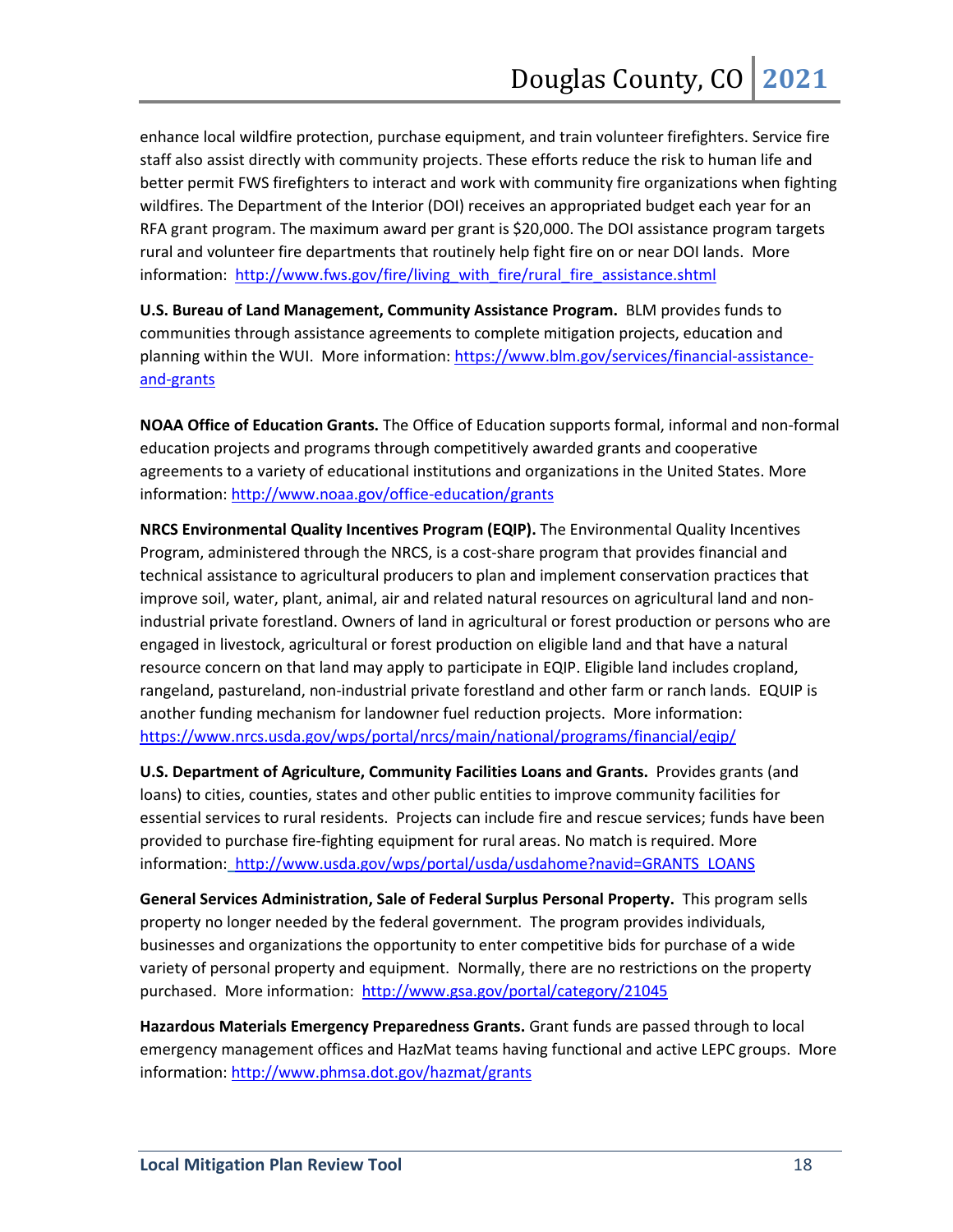**U.S. Department of Homeland Security.** Enhances the ability of states, local and tribal jurisdictions, and other regional authorities in the preparation, prevention, and response to terrorist attacks and other disasters, by distributing grant funds. Localities can use grants for planning, equipment, training and exercise needs. These grants include, but are not limited to areas of Critical Infrastructure Protection Equipment and Training for First Responders, and [Homeland Security](https://www.dhs.gov/dhs-grants#:%7E:text=DHS%20Grants%20The%20Department%20of%20Homeland%20Security%20%28DHS%29,useful%20information%20on%20current%20grants%20available%20to%20IHEs.)  [Grants.](https://www.dhs.gov/dhs-grants#:%7E:text=DHS%20Grants%20The%20Department%20of%20Homeland%20Security%20%28DHS%29,useful%20information%20on%20current%20grants%20available%20to%20IHEs.)

**Community Development Block Grants (CDBG).** The U.S. Department of Commerce administers the CDBG program which are intended to provide low and moderate-income households with viable communities, including decent housing, as suitable living environment, and expanded economic opportunities. Eligible activities include community facilities and improvements, roads and infrastructure, housing rehabilitation and preservation, development activities, public services, economic development, planning, and administration. Public improvements may include flood and drainage improvements. In limited instances, and during the times of "urgent need" (e.g. post disaster) as defined by the CDBG National Objectives, CDBG funding may be used to acquire a property located in a floodplain that was severely damaged by a recent flood, demolish a structure severely damaged by an earthquake, or repair a public facility severely damaged by a hazard event. CDBG funds can be used to match FEMA grants. More Information: [https://www.hud.gov/program\\_offices/comm\\_planning/cdbg](https://www.hud.gov/program_offices/comm_planning/cdbg)

**Building Blocks for Sustainable Communities.** The EPA Office of Sustainable Communities sometimes offers grants to support activities that improve the quality of development and protect human health and the environment. When these grants are offered, they will always be announced on [www.grants.gov.](http://www.grants.gov/) More information: [https://www.epa.gov/smartgrowth/building-blocks](https://www.epa.gov/smartgrowth/building-blocks-sustainable-communities#2016)[sustainable-communities#2016](https://www.epa.gov/smartgrowth/building-blocks-sustainable-communities#2016)

#### **PUBLICLY AVAILABLE TOOLS**

#### **FEMA Community Engagement Prioritization Tool (CEPT).**

https://www.fema.gov/floodplain-management/manage-risk/community-engagementprioritization-tool

#### **FEMA National Risk Index for Natural Hazards (NRI).**

https://hazards.geoplatform.gov/portal/apps/MapSeries/index.html?appid=ddf915a24fb24dc8863e ed96bc3345f8

#### **FEMA Resilience Analysis and Planning Tool (RAPT).**

https://www.fema.gov/emergency-managers/practitioners/resilience-analysis-and-planning-tool

#### **FEMA Flood Assessment Structure Tool (FAST).**

https://www.fema.gov/sites/default/files/2020-09/hazus\_fast-factsheet.pdf

#### **FEMA Hazus.**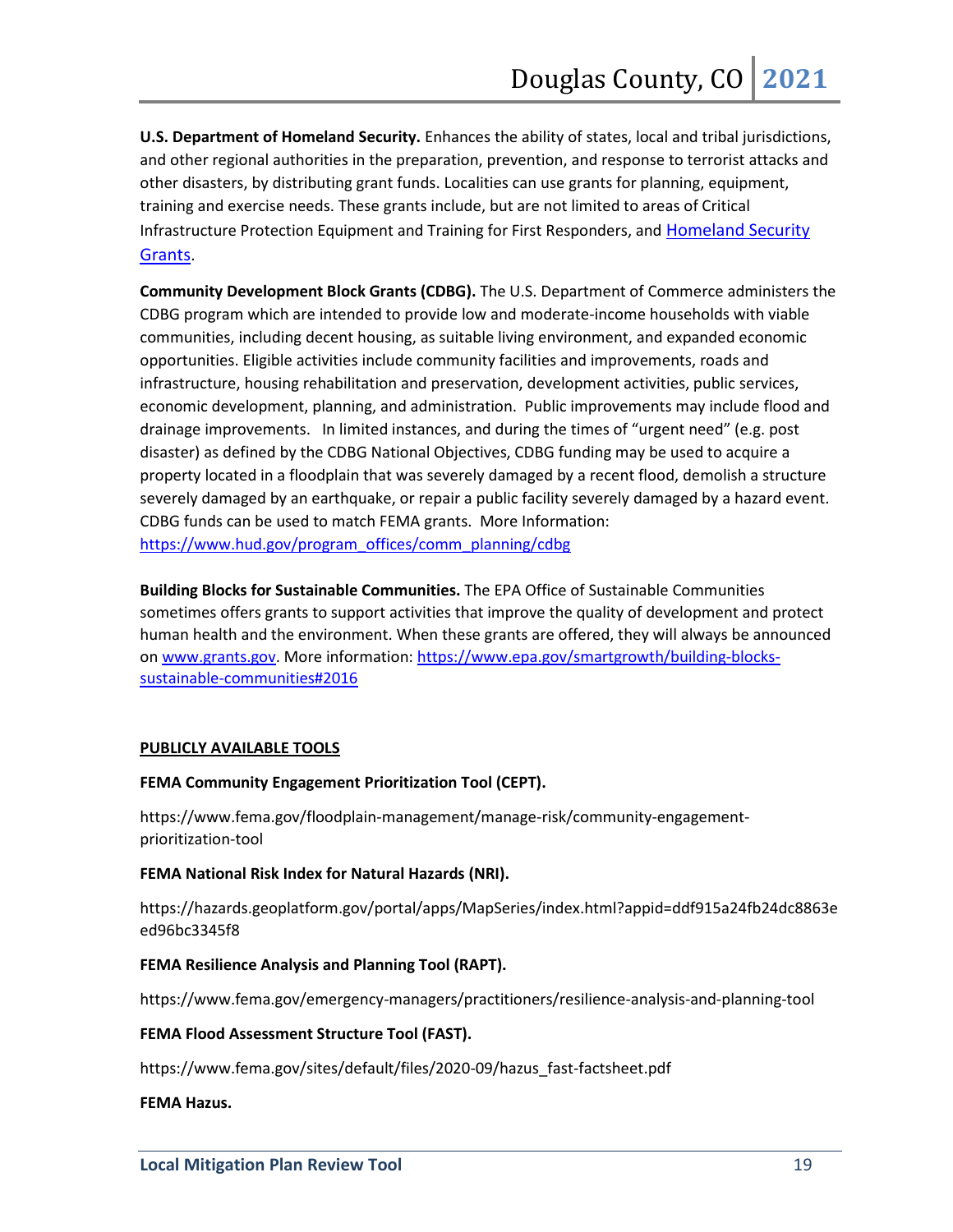https://www.fema.gov/flood-maps/products-tools/hazus

#### **Decision Support System for Water Infrastructure Security (DSS-WISE):**

https://dsswiseweb.ncche.olemiss.edu/

**CDC/ASTDR Social Vulnerability Index (SVI).**

<https://www.atsdr.cdc.gov/placeandhealth/svi/index.html>

#### **OTHER RESOURCES**

**FEMA: Grant Application Training.** Each year, FEMA partners with the State on training courses designed to help communities be more successful in their applications for grants. Contact your State Hazard Mitigation Officer for course offering schedules. Example Courses:

- Unified Hazard Mitigation Grant Assistance Application Development Course
- [Benefit Cost Analysis \(BCA\)](https://www.fema.gov/benefit-cost-analysis) Course

**FEMA: Community Assistance Visit.** It may be appropriate to set up a Community Assistance Visit with FEMA to provide technical assistance to communities in the review and/or updating of their floodplain ordinances to meet the new model ordinance. Consider contacting your State NFIP Coordinator for more information.

**FEMA: Building Science.** The Building Science branch develops and produces multi-hazard mitigation publications, guidance materials, tools, technical bulletins, and recovery advisories that incorporate the most up-to-date building codes, floodproofing requirements, seismic design standards, and wind design requirements for new construction and the repair of existing buildings. To learn more, visit: <https://www.fema.gov/building-science>

**NOAA/NIDIS: U.S. Drought Portal.** NOAA's National Integrated Drought Information System's [Drought Portal](https://www.drought.gov/) provides resources for communities to understand their drought conditions, vulnerability, and impacts. The Portal includes data and maps down by city, county, state, zip code, and at watershed global scales. Communities can use this information to inform their hazard mitigation plans with update-to-date data regarding drought conditions, vulnerability, and impacts for sectors such as agriculture, water utilities, energy, and recreation.

**EPA: Smart Growth in Small Towns and Rural Communities.** EPA has consolidated resources just for small towns and rural communities to help them achieve their goals for growth and development while maintaining their distinctive rural character. To learn more, visit: <https://www.epa.gov/smartgrowth/smart-growth-small-towns-and-rural-communities>

**EPA:** *Hazard Mitigation for Natural Disasters: A Starter Guide for Water and Wastewater Utilities.* The EPA released guidance on how to mitigate natural disasters specifically for water and wastewater utilities. For more information, visit: <https://www.epa.gov/waterutilityresponse/hazard-mitigation-natural-disasters>

**National Integrated Drought Information System.** The National Drought Resilience Partnership may provide some additional resources and ideas to mitigate drought hazards and increase awareness of